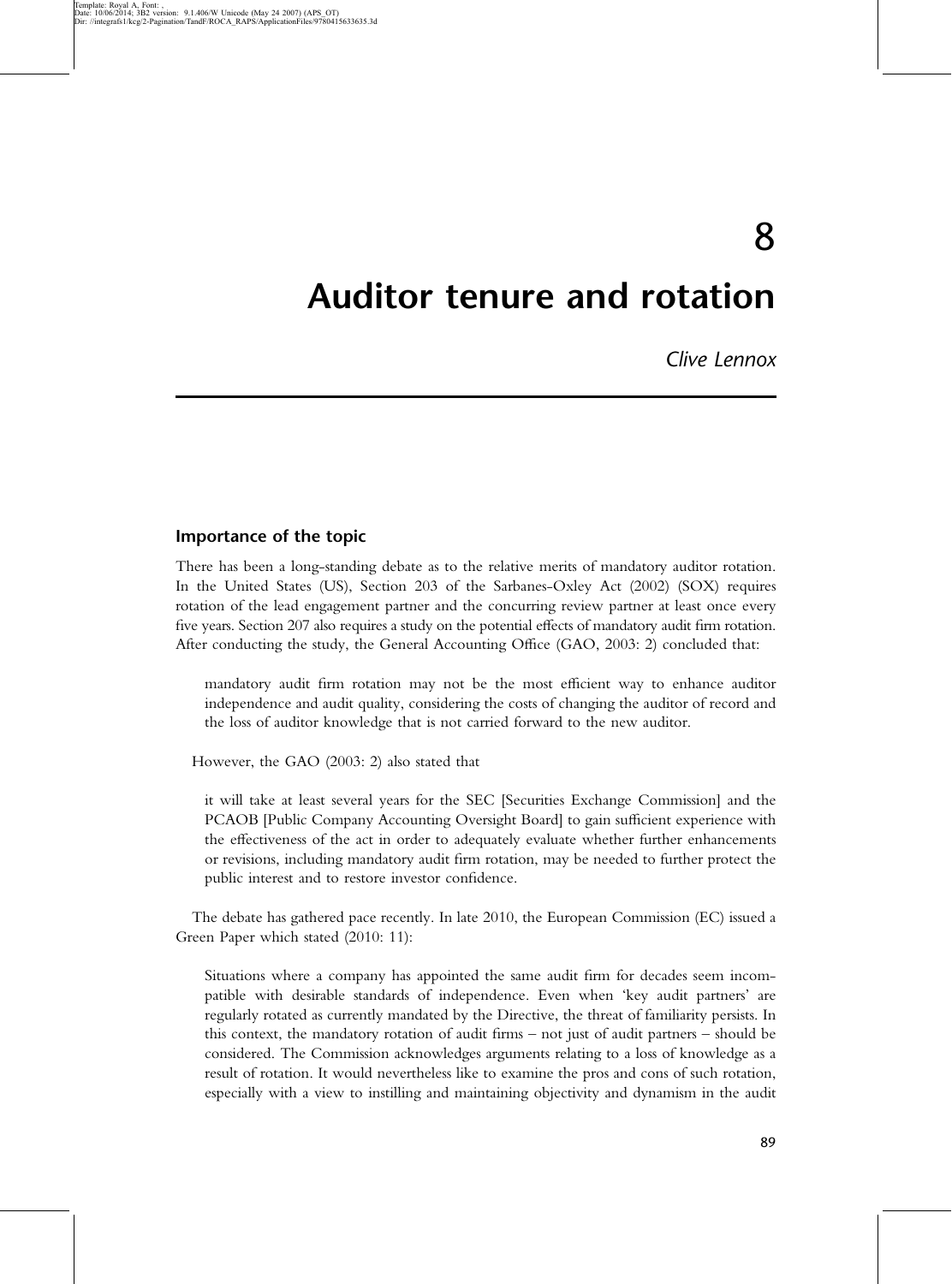market. To prevent partners from changing firms to "take along" certain clients with them, rotation rules, if adopted, should ensure that not only firms, but partners are also rotated.

In August 2011, the PCAOB issued a call for public comments on the desirability of mandatory audit firm rotation. It is therefore an opportune time to consider the contribution that the academic literature can make to this debate.

The next section, Experiences of different countries, reviews the rules on mandatory audit firm rotation and mandatory partner rotation across different countries. I then outline the arguments for and against mandatory rotation before briefly reviewing the academic evidence. Finally, I conclude with a personal perspective on how academic research can be made more useful as an input to policy making.

# Experiences of different countries

The rules on audit firm rotation and audit partner rotation are summarized in Table 8.1. Mandatory audit firm rotation is required for all types of publicly traded companies in the following countries: Bangladesh, Bolivia, Bosnia Herzegovina, Costa Rica, Indonesia, Italy, Mongolia, Oman, Paraguay, Serbia, Tunisia, and Uzbekistan. In most countries that require audit firm rotation, the maximum permissible length of audit firm tenure is set at around five years. Audit firm rotation is not required in most developed economies, including Australia, Canada, most of Europe, and the US. Among the countries that do not impose mandatory audit firm rotation, most require rotation of the audit partners.

Table 8.1 finds that many countries require audit firm rotation for specific types of listed entity: typically banks, insurance companies, and government entities. Presumably, audit quality is deemed to be particularly important for financial institutions and government companies which is why these types of entities are singled out for special treatment. However, Brazil and Saudi Arabia are two exceptions, as they require audit firm rotation for all listed entities except banks.

Interestingly, Table 8.1 finds that several countries introduced some form of mandatory audit firm rotation policy, only to withdraw it later. For example, in Austria, mandatory audit firm rotation was introduced in 2001 but abandoned in 2004. Canada dropped its audit firm rotation requirement for banks in 1991. Similarly, Singapore has suspended its policy of mandatory audit firm rotation for local banks in 2008, having earlier introduced the policy in 2002. Spain introduced mandatory audit firm rotation every nine years starting in 1988, but this policy was abandoned seven years later, in 1995.

These policy reversals seem to indicate some uncertainty by policy makers as to the desirability of mandatory rotation. Moreover, the reasons put forward for the policy reversals seem unpersuasive. For example, Singapore officials stated that the mandatory audit firm rotation requirement for local banks was introduced in 2002 in order to:

(1) safeguard against public accounting firms having an excessive focus on maintaining long-term commercial relationships with the banks they audit (2) maintain the professionalism of audit firms – where with long-term relationships, audit firms run the risk of compromising their objectivity by identifying too closely with the banks' practices and cultures, and (3) bring a fresh perspective to the audit process.

(GAO, 2003: 13)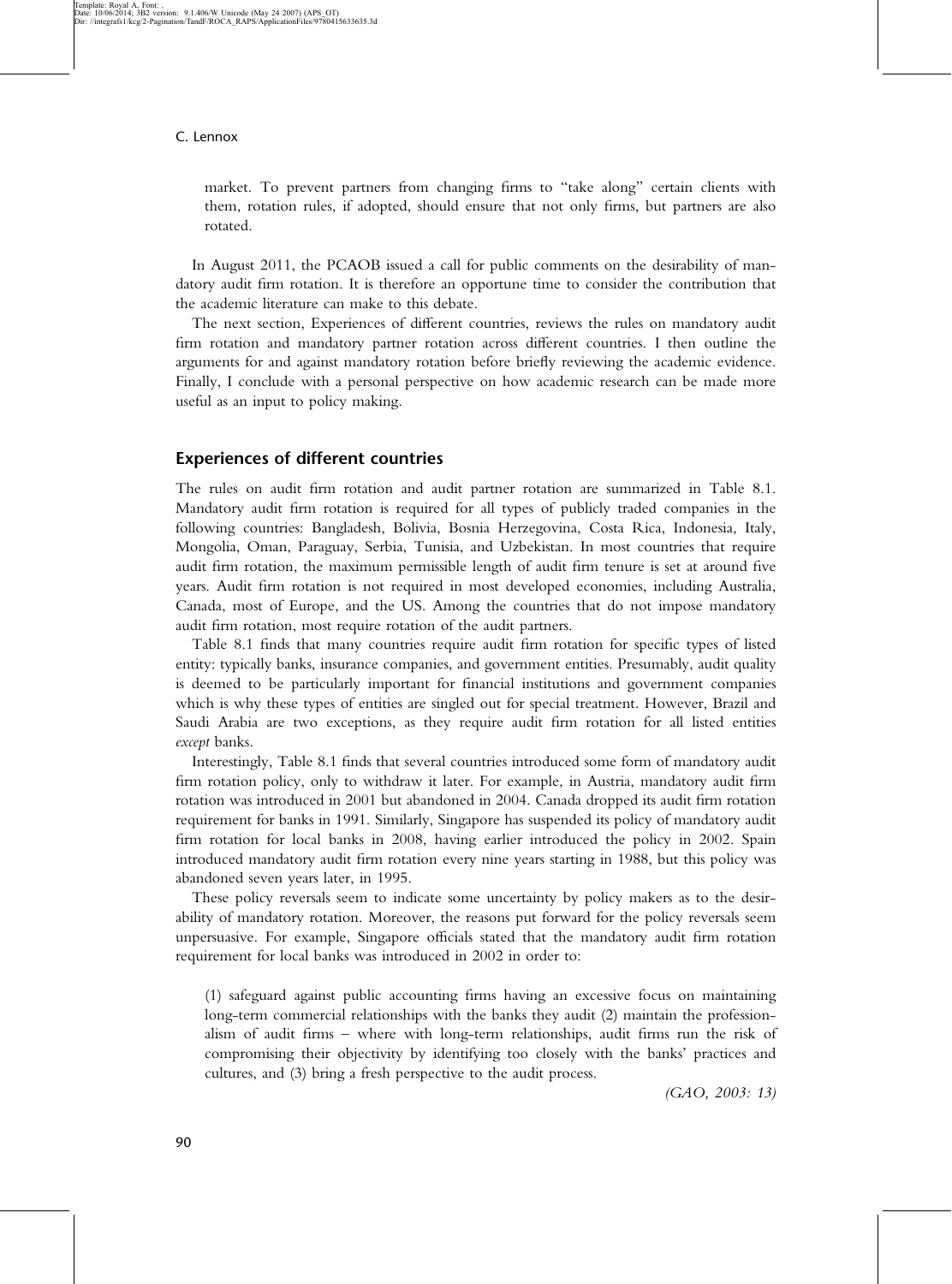|                    |                            | Table 8.1 Rules on mandatory audit firm rotation and mandatory audit partner rotation for listed entities   |               |                                                     |
|--------------------|----------------------------|-------------------------------------------------------------------------------------------------------------|---------------|-----------------------------------------------------|
| Country            |                            | Mandatory audit firm rotation?                                                                              |               | Mandatory audit partner rotation?                   |
| Albania            | Partial                    | Every two years for insurance companies and every<br>three years for banks.                                 | ٦.            |                                                     |
| Argentina          | $\frac{1}{2}$              |                                                                                                             | Yes           | Every five years.                                   |
| Australia          | $\frac{\circ}{2}$          |                                                                                                             | Yes           | Every five years.                                   |
| Austria            | $\stackrel{\mathtt{o}}{z}$ | A policy of rotation every six years was enacted<br>in 2001 and abandoned in 2004.                          | $\frac{1}{2}$ |                                                     |
| Bahrain            | $\frac{1}{2}$              |                                                                                                             | Yes           | Every five years for financial institutions.        |
| Bangladesh         | Yes                        | Every three years.                                                                                          | n.a.          |                                                     |
| <b>Belarus</b>     | Partial                    | Every three years for banks.                                                                                | n.a.          |                                                     |
| Belgium            |                            |                                                                                                             | Yes           | Every six years.                                    |
| Bolivia            | e se                       | Every six years (except three years for insurance<br>companies and pension funds).                          | $\frac{1}{2}$ |                                                     |
|                    |                            |                                                                                                             |               |                                                     |
| Bosnia Herzegovina | Yes                        | two years if a new engagement partner is appointed).<br>Every five years (but rotation can be postponed for | $\frac{1}{2}$ |                                                     |
| Brazil             |                            | Every five years (except banks).                                                                            | $\frac{1}{2}$ |                                                     |
| Canada             | Partial<br>No              | A policy of rotation every two years for banks was<br>abandoned in 1991.                                    | Yes           |                                                     |
| Chile              | $\frac{1}{2}$              |                                                                                                             | n.a.          |                                                     |
| China              | Partial                    | Every five years for government entities meeting<br>certain criteria.                                       | Yes           | Every five years.                                   |
| Costa Rica         | Yes                        | Required in 2005, repealed in 2006, re-implemented<br>n 2010.                                               | $\frac{1}{2}$ |                                                     |
| Croatia            | Partial                    | Every seven years for banks and every four years for<br>nsurance companies.                                 | $\frac{1}{2}$ |                                                     |
| Cyprus             | $\frac{1}{2}$              |                                                                                                             | Yes           | Every seven years.                                  |
| Czech Republic     |                            | Adopted between 1992 and 1995, then abandoned.                                                              | Yes           | Every seven years.                                  |
| Denmark            | 22                         |                                                                                                             | Yes           | Every seven years.                                  |
| Ecuador            | Partial                    | Every five years for banks and every six years for<br>nsurance companies.                                   | $\frac{1}{2}$ |                                                     |
| El Salvador        | $\frac{1}{2}$              |                                                                                                             | Partial       | Every five years for banks and insurance companies. |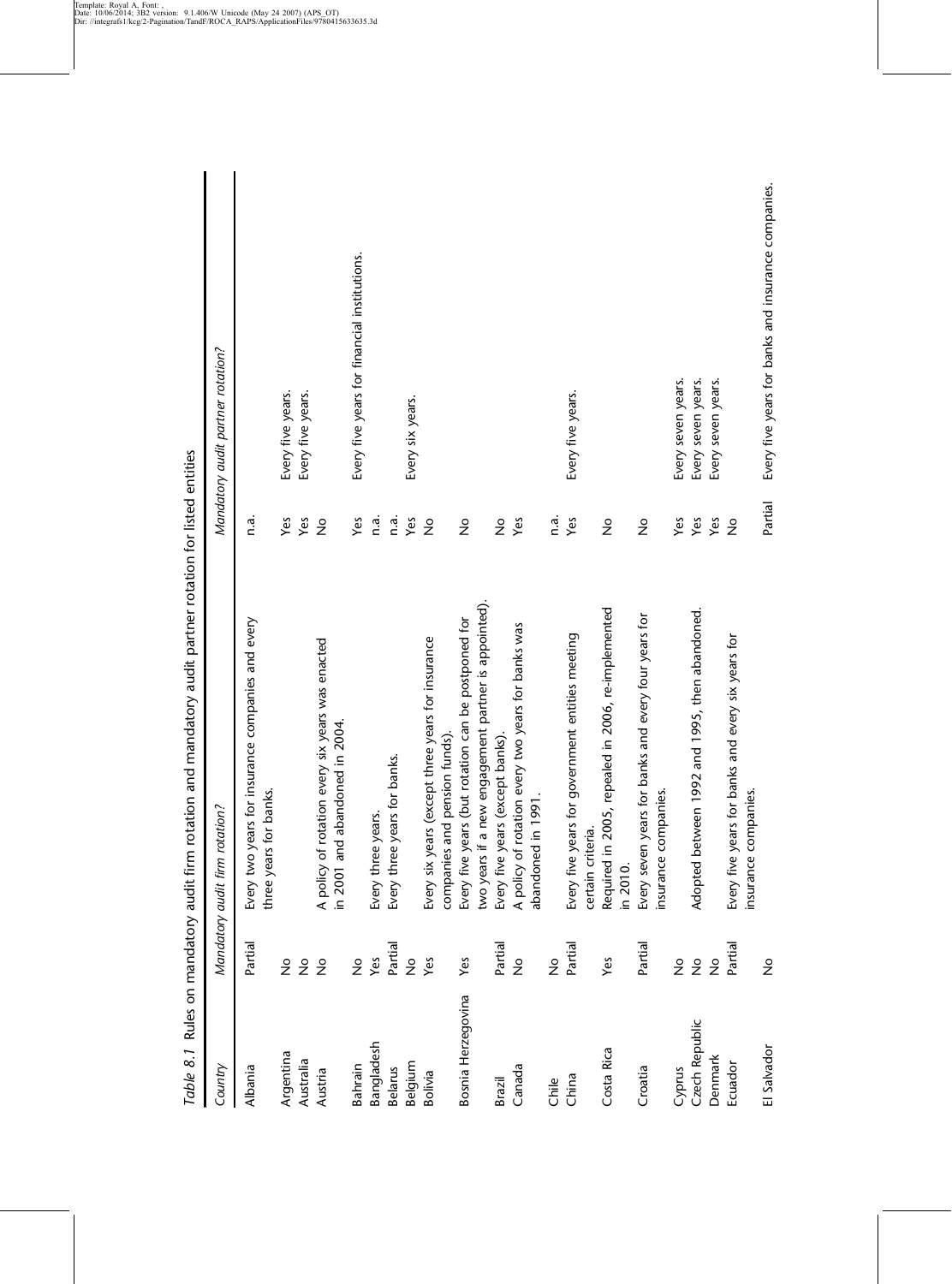| ٠                         |  |
|---------------------------|--|
|                           |  |
|                           |  |
|                           |  |
|                           |  |
|                           |  |
|                           |  |
|                           |  |
|                           |  |
|                           |  |
|                           |  |
|                           |  |
|                           |  |
| í                         |  |
|                           |  |
|                           |  |
| ł<br>$\scriptstyle\alpha$ |  |
|                           |  |
|                           |  |
|                           |  |
|                           |  |

| Table 8.1 (continued) |                                           |                                                                          |               |                                                      |
|-----------------------|-------------------------------------------|--------------------------------------------------------------------------|---------------|------------------------------------------------------|
| Country               |                                           | Mandatory audit firm rotation?                                           |               | Mandatory audit partner rotation?                    |
| Estonia               | $\frac{1}{2}$                             |                                                                          | Partial       | Every five years for banks and investment companies  |
| Finland               |                                           |                                                                          | Yes           | Every seven years.                                   |
| France                | 222                                       |                                                                          | Yes           | Every six years.                                     |
| Germany               |                                           |                                                                          | Yes           | A maximum of six audits can be performed during a    |
|                       |                                           |                                                                          |               | ten year period.                                     |
| Ghana                 | $\frac{1}{2}$                             |                                                                          | $\hat{z}$     |                                                      |
| Greece                |                                           |                                                                          | Yes           | Every seven years.                                   |
| Honduras              | 222                                       |                                                                          | Yes           | Every five years.                                    |
| Hong Kong             |                                           |                                                                          | Yes           | Every five years.                                    |
| Hungary               |                                           |                                                                          | Yes           | Every five years.                                    |
| Iceland               | No<br>Partial                             | Every five years for financial institutions and                          | $\frac{1}{2}$ |                                                      |
|                       |                                           | insurance companies.                                                     |               |                                                      |
| India                 | Partial                                   | Every four years for banks, insurance companies,                         | Partial       | Every four years for banks, insurance companies, and |
|                       |                                           | and government entities.                                                 |               | government entities.                                 |
| Indonesia             | Yes                                       | Every six years.                                                         | n.a.          |                                                      |
| Israel                | Partial                                   | Every three years for government entities, but not<br>strictly enforced. | $\frac{1}{2}$ |                                                      |
|                       |                                           |                                                                          |               |                                                      |
| Italy                 |                                           | Every nine years.                                                        | $\frac{1}{2}$ |                                                      |
| Japan                 |                                           |                                                                          | n.a.          |                                                      |
| Latvia                | $\frac{8}{2}$ $\frac{9}{2}$ $\frac{9}{2}$ | Required for banks in 1998, 1999, and 2000, but<br>repealed in 2002.     | Yes           | Every five or seven years.                           |
| Lithuania             | $\frac{1}{2}$                             |                                                                          | Yes           | Every five years.                                    |
| Luxembourg            | $\stackrel{\circ}{z}$                     |                                                                          | Yes           | Every seven years.                                   |
| Macedonia             | Partial                                   | Every five years for banks and insurance companies.                      | n.a.          |                                                      |
| Malaysia              |                                           |                                                                          | n.a.          |                                                      |
| Malta                 |                                           |                                                                          | Yes           | Every seven years.                                   |
| Mexico                | 222                                       |                                                                          | Yes           | Every five years.                                    |
| Mongolia              | Yes                                       | Every three years                                                        | n.a.          |                                                      |
| Montenegro            | $\stackrel{\mathtt{o}}{z}$                |                                                                          | Yes           | Every seven years.                                   |
| Nepal                 | $\frac{1}{2}$                             |                                                                          | $\frac{1}{2}$ |                                                      |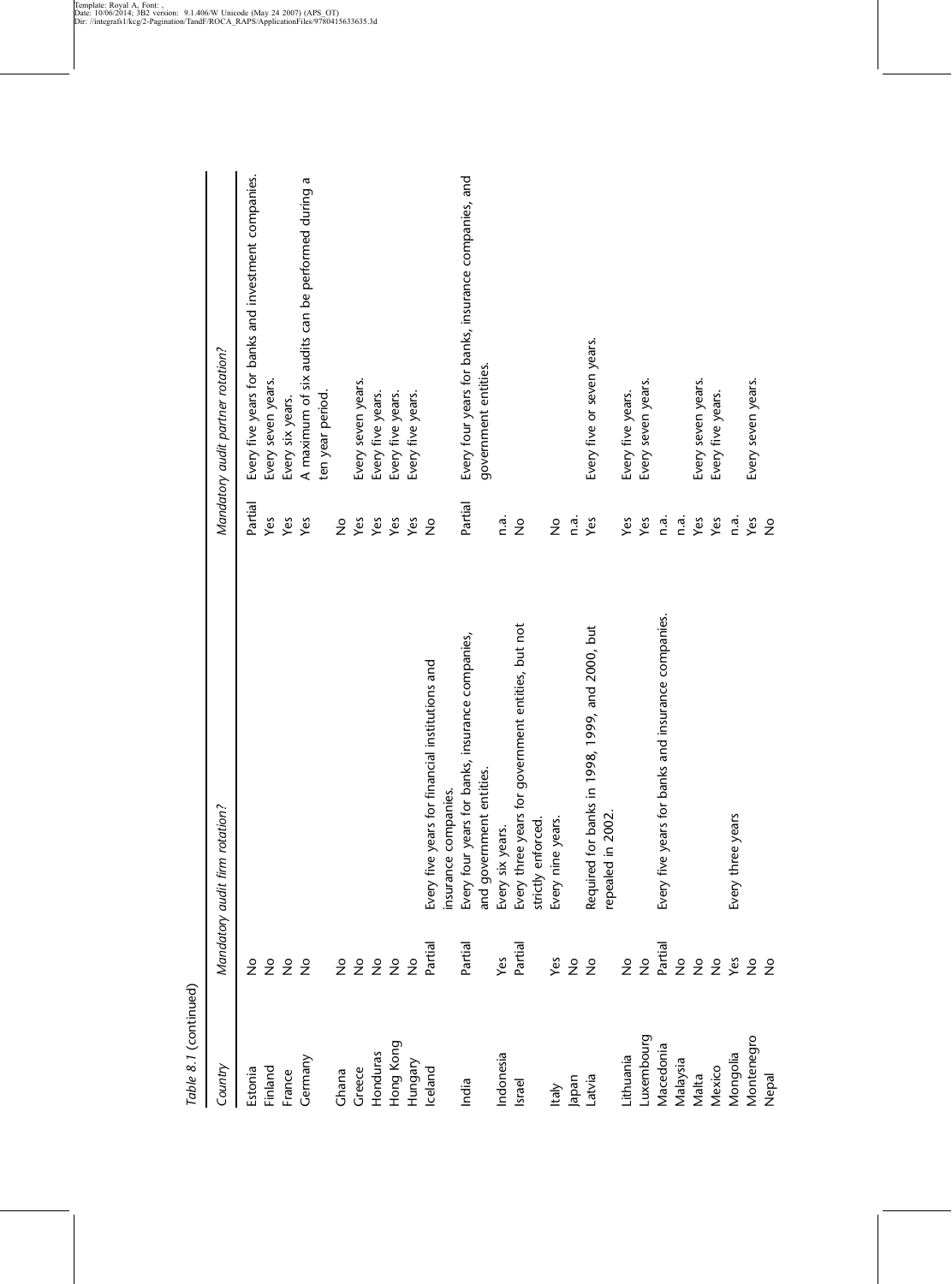| lemplate: Royal A, Font:,                                                            |  |
|--------------------------------------------------------------------------------------|--|
| Date: 10/06/2014; 3B2 version: 9.1.406/W Unicode (May 24 2007) (APS OT)              |  |
| Dir: //integrafs1/kcg/2-Pagination/TandF/ROCA RAPS/ApplicationFiles/9780415633635.3d |  |
|                                                                                      |  |
|                                                                                      |  |
|                                                                                      |  |
|                                                                                      |  |
|                                                                                      |  |
|                                                                                      |  |
|                                                                                      |  |
|                                                                                      |  |
|                                                                                      |  |

| Table 8.1 (continued) |                                       |                                                                                                                                                                                                                                           |         |                                                                |
|-----------------------|---------------------------------------|-------------------------------------------------------------------------------------------------------------------------------------------------------------------------------------------------------------------------------------------|---------|----------------------------------------------------------------|
| Country               |                                       | Mandatory audit firm rotation?                                                                                                                                                                                                            |         | Mandatory audit partner rotation?                              |
| Netherlands           | $\frac{1}{2}$                         |                                                                                                                                                                                                                                           | Yes     | Every five years.                                              |
| New Zealand           |                                       |                                                                                                                                                                                                                                           | Yes     | Every seven years.                                             |
| Nicaragua             |                                       |                                                                                                                                                                                                                                           | Partial | Every three years for banks.                                   |
| Nigeria               | No<br>Partial<br>Partial              | Every ten years for banks and every five years for<br>insurance companies.                                                                                                                                                                | n.a.    |                                                                |
| Norway                | $\frac{6}{2}$                         |                                                                                                                                                                                                                                           | Yes     | Every seven years.                                             |
| Oman                  |                                       |                                                                                                                                                                                                                                           | n.a.    |                                                                |
| Pakistan              | Yes<br>Partial                        | Every four years.<br>Every five years for financial institutions and insurance                                                                                                                                                            | n.a.    |                                                                |
|                       |                                       | companies. A policy of rotation every five years for<br>other listed entities was dropped in 2002                                                                                                                                         |         |                                                                |
| Panama                |                                       |                                                                                                                                                                                                                                           | Yes     | Every three years.                                             |
| Paraguay              |                                       |                                                                                                                                                                                                                                           | n.a.    |                                                                |
| Peru                  |                                       |                                                                                                                                                                                                                                           | n.a.    |                                                                |
| Poland                | No<br>Yes<br>Partial<br>Partial<br>No |                                                                                                                                                                                                                                           | Yes     | Every five years.                                              |
| Portugal              |                                       |                                                                                                                                                                                                                                           | Yes     | Every seven years.                                             |
|                       |                                       | Every three years.<br>Every two years for government entities.<br>Every five years for insurance companies.<br>Every eight to nine years is recommended on a<br>'comply or explain' basis.                                                |         |                                                                |
| Qatar                 |                                       | Every five years for banks.                                                                                                                                                                                                               | n.a.    |                                                                |
| Romania               |                                       |                                                                                                                                                                                                                                           | Yes     | Every seven years.                                             |
| Russia                | Partial<br>No<br>Partial              |                                                                                                                                                                                                                                           | Yes     | Every seven years.                                             |
| Saudi Arabia          |                                       | Every five years except for banks.                                                                                                                                                                                                        | Partial | Upon request from the central bank, banks are allowed          |
|                       |                                       |                                                                                                                                                                                                                                           |         | to request partner rotation instead of audit firm<br>rotation. |
| Serbia                | Yes                                   | rotation is required every ten years instead of every<br>Every five years for banks. For other companies,                                                                                                                                 | n.a.    |                                                                |
| Singapore             | Partial                               | five years when combined with partner rotation.<br>Every five years for local banks ('temporarily' suspended in<br>2008 but the suspension had not been lifted as of 2012).<br>Mandatory rotation for banks was dropped in 2000.<br>Every | Yes     | Every five years.                                              |
| Slovakia              | No<br>Partial                         |                                                                                                                                                                                                                                           | n.a.    |                                                                |
| Slovenia              |                                       |                                                                                                                                                                                                                                           | Yes     | Every seven years.                                             |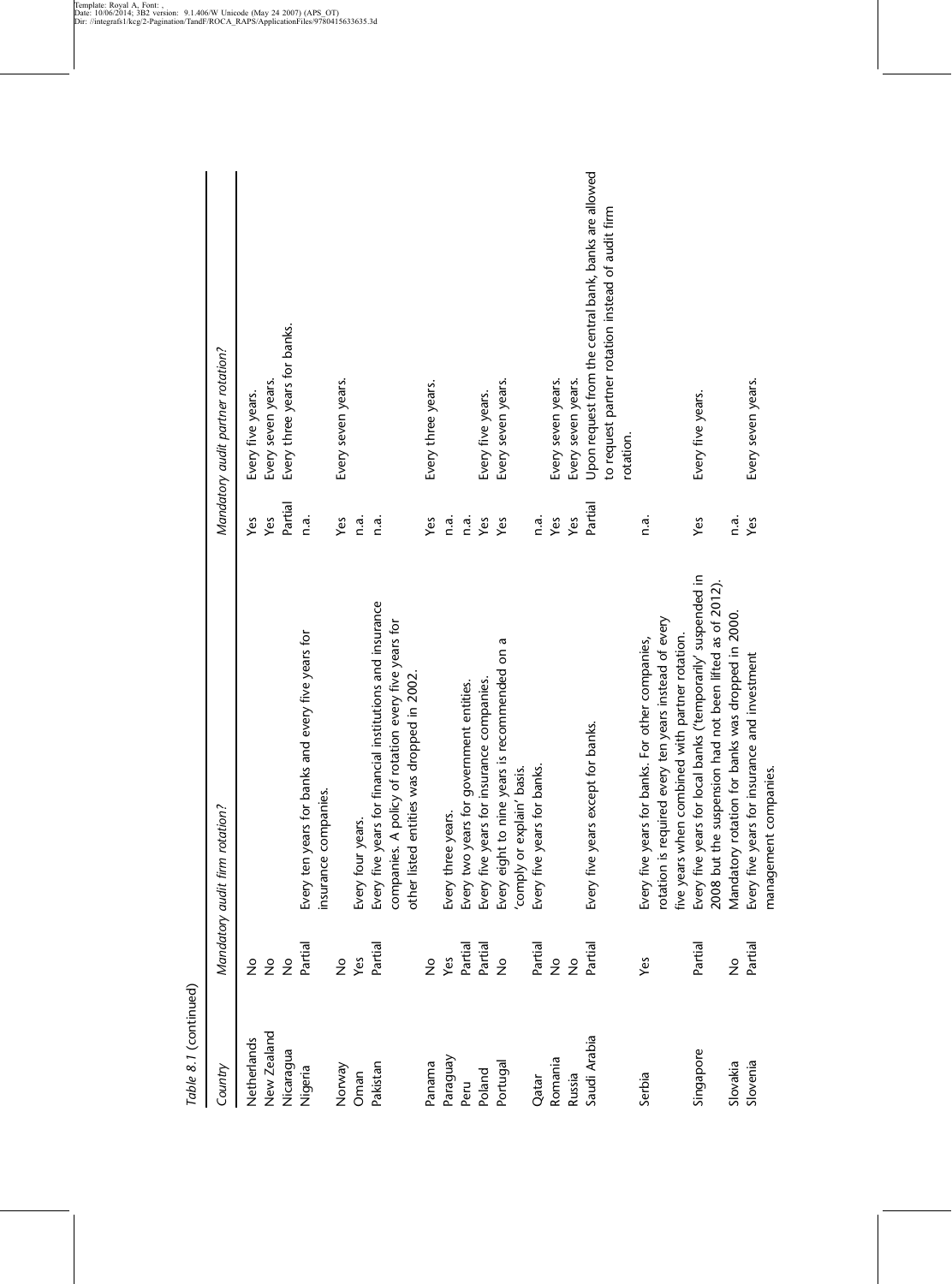| ∝ |
|---|
|   |
|   |
|   |
|   |
|   |

| 222222<br>ž<br>$\frac{1}{2}$<br>$\frac{1}{2}$<br>South Korea<br>South Africa<br>Sri Lanka<br>Tajikistan<br>Thailand<br>Sweden<br>Taiwan<br>Spain |                                                                                                          |                   | Mandatory audit partner rotation? |
|--------------------------------------------------------------------------------------------------------------------------------------------------|----------------------------------------------------------------------------------------------------------|-------------------|-----------------------------------|
|                                                                                                                                                  |                                                                                                          | ş                 |                                   |
|                                                                                                                                                  | Rotation every seven years was enacted in 2003,<br>became effective in 2006, but dropped in 2009.        | Yes               | Every six years.                  |
|                                                                                                                                                  | Rotation every nine years was enacted in 1988<br>and dropped in 1995.                                    | Yes               | Every seven years.                |
|                                                                                                                                                  |                                                                                                          | Yes               | Every five years.                 |
|                                                                                                                                                  |                                                                                                          | Yes               | Every seven years.                |
|                                                                                                                                                  |                                                                                                          | Yes               | Every five years.                 |
|                                                                                                                                                  |                                                                                                          | $\frac{\circ}{2}$ |                                   |
|                                                                                                                                                  |                                                                                                          | Yes               | Every five years.                 |
| Tunisia                                                                                                                                          | Every three to five years (the rotation period depends                                                   | n.a.              |                                   |
|                                                                                                                                                  | on certain criteria of the company and audit firm).                                                      |                   |                                   |
| $\frac{1}{2}$<br>Turkey                                                                                                                          | (depending on certain criteria) was abandoned in 2011.<br>A policy of rotation every five to eight years | Yes               |                                   |
| Partial<br>Ukraine                                                                                                                               | Every seven years for banks.                                                                             | Yes               |                                   |
| Yes<br>Ukbekistan                                                                                                                                | Every six years.                                                                                         | $\hat{\check{z}}$ |                                   |
| United Kingdom                                                                                                                                   |                                                                                                          | Yes               | Every five years.                 |
| 22<br>United States                                                                                                                              |                                                                                                          | Yes               | Every five years.                 |
| Partial<br>Venezuela                                                                                                                             | A policy of rotation every three years for banks is<br>scheduled for 2014                                | $\frac{1}{2}$     |                                   |

http://pcaobus.org/Rules/Rulemaking/Docket037/163\_Deloitte\_Touche\_LP.pdf. These information sources revealed inconsistent information for a handful of countries and those countries and those countries are not included in t a/rosc.html; The following information sources were used to compile this table: Cameran et al. (2005); GAO (2003); Siregar et al. (2012); Ewelt-Knauer et al. (2012); www.worldbank.org/ifa/rosc.html; http://pcaobus.org/Rules/Rulemaking/Docket037/163\_Deloitte\_Touche\_LLP.pdf. These information sources revealed inconsistent information for a handful of countries and those countries are not included in this table. I am also grateful to the following academics who told me about the applicable rules in their countries: Carlos Alves (Portugal), Costas Caramanis (Greece), John Christian Langli (Norway), David Hay (New Zealand), Lasse Niemi (Finland), Galina Preobrazhenskaya (Russia), Stefan Sundgren (Sweden), Steven Taylor (Australia), Frank Thinggaard (Denmark), Marleen Willekens (Belgium), Xi Wu (China). Overall, the information presented is based on a best-effort research initiative and I provide no guarantee as to its  $\mathsf{l}$ accuracy. accuracy.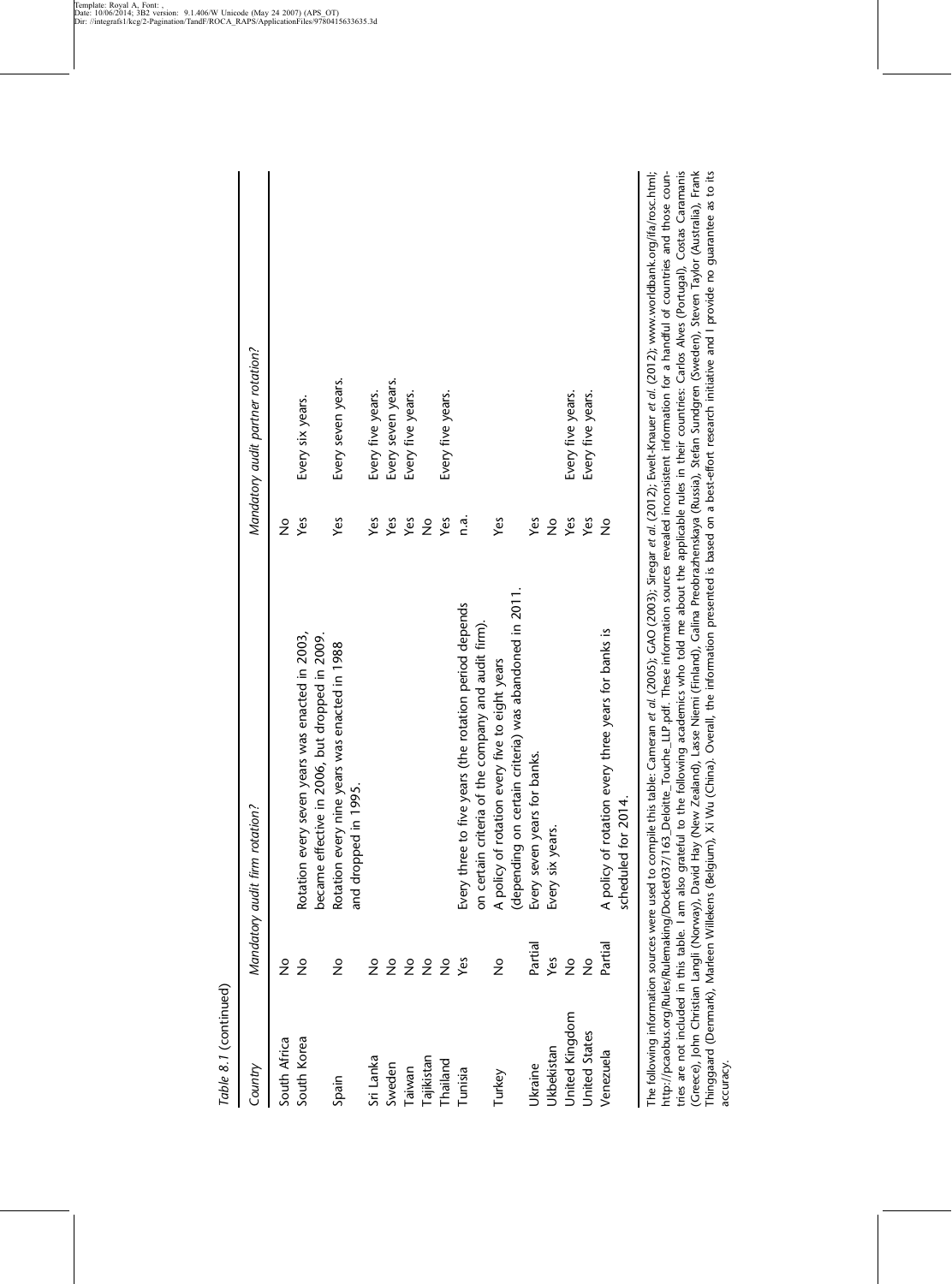Singapore's suspension of mandatory rotation in 2008 occurred because it was felt that auditor changes would be excessively costly during the global financial crisis. However, it was not explained why the original justification for the policy – i.e., maintaining high audit quality – had become less important during the crisis. It is somewhat strange that the financial crisis was cited as a reason for suspending the policy given that most audit failures are revealed when companies fail. Moreover, as of 2012, the 'temporary' suspension of 2008 had not yet been lifted, casting further doubt as to whether the financial crisis was the real reason for dropping mandatory rotation.

In Canada, the policy of mandatory audit firm rotation for banks was abandoned in 1991. Two reasons were given: (1) it was felt that the costs of mandatory rotation exceeded the benefits; and (2) Canada was largely alone among the developed countries in imposing mandatory audit firm rotation (GAO, 2003). With respect to the first argument, this article will argue that there is little persuasive evidence as to whether mandatory rotation is beneficial or harmful. As to the second argument, the decision to follow other developed countries suggests that policy makers were unsure in their own minds as to whether the costs of mandatory rotation really did exceed the benefits.

In Spain, the policy of mandatory audit firm rotation was dropped in 1995. According to a director of the Comision Nacional del Mercaso de Valores (CNMV) – the agency in charge of supervising and inspecting the Spanish stock markets – the policy was dropped because:

The main objective of increased competition among audit firms had been achieved and because of listed companies' increased training costs incurred with a complete new team of auditors from a new public accounting firm.

(GAO, 2003: 84)

No mention was made as to the potential consequences for audit quality and it is unknown whether audit quality considerations influenced the decision to drop mandatory rotation in Spain.

In summary, there is a wide divergence of policies around the globe. Some countries have mandatory audit firm rotation alone, some have both mandatory audit firm rotation and mandatory audit partner rotation, while other countries have mandatory audit partner rotation alone. Further, some countries have introduced mandatory audit firm rotation before abandoning it later; in Spain the policy was dropped without mandatory rotation ever having taken effect. These policy reversals suggest a high degree of uncertainty as to whether mandatory rotation is desirable. This motivates the next part of my article where I discuss the arguments for and against mandatory rotation and the evidence to date.

# Arguments in favor of mandatory rotation

#### A reduced threat of economic dependence

By reducing the expected length of auditor–client tenure, it is argued that mandatory rotation can strengthen an auditor's economic incentives to remain independent of the client. For example, suppose that  $-$  in the absence of mandatory rotation  $-$  the expected length of future tenure is ten years. If the auditor expects to earn a profit of \$10 in each year, the auditor's expected profits are \$100 (= 10 x 10). If instead, the audit firm has to be rotated in, say, five years' time, the auditor's expected profits from the client are halved. This means that the auditor has less incentive to curry favor with the client's management in order to retain the business.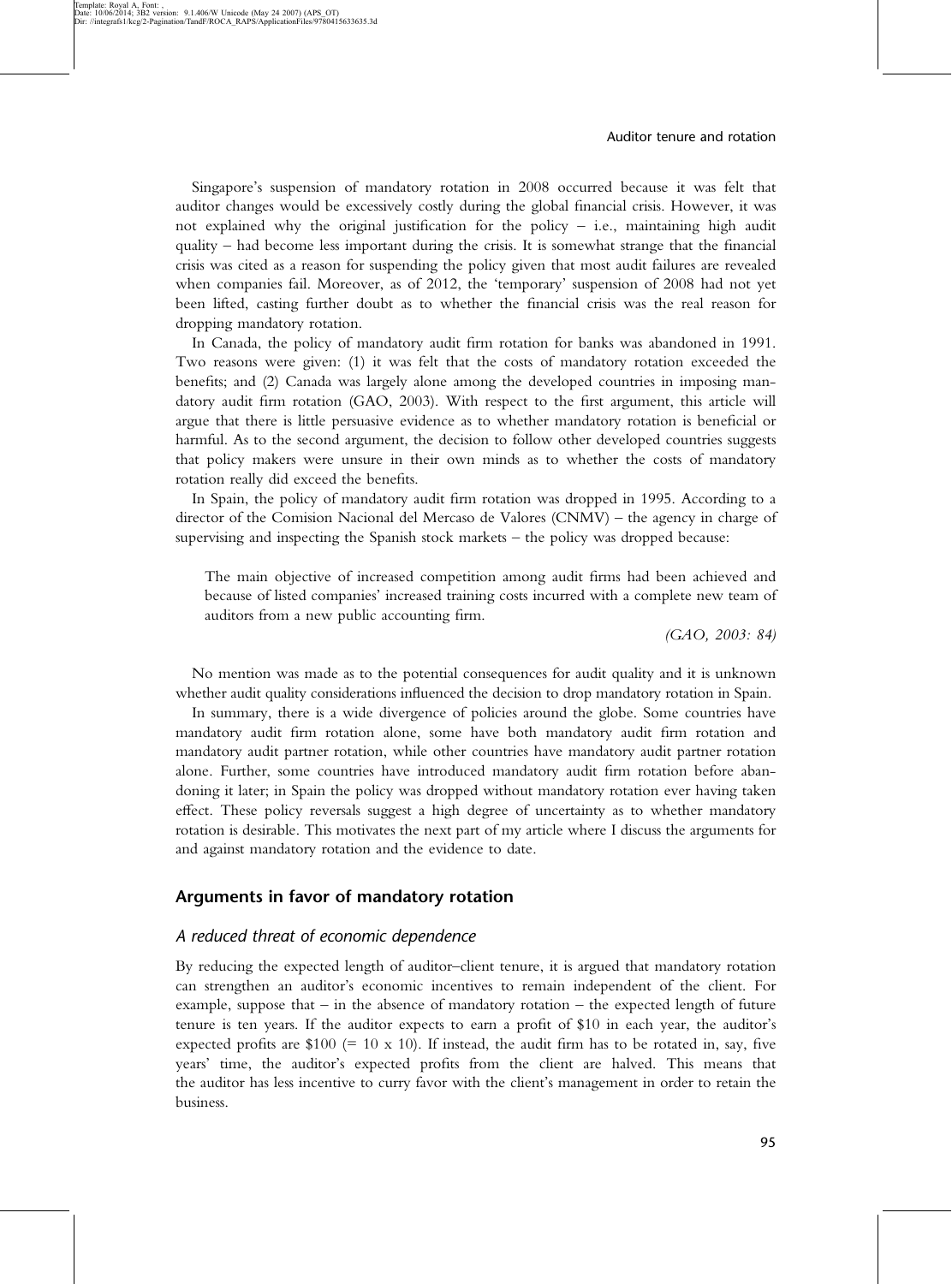# A "fresh eyes" benefit

Proponents of mandatory rotation argue that a change of auditor can improve audit quality by bringing a fresh perspective to the audit. The American Institute of Certified Public Accountants (AICPA) introduced mandatory partner rotation "for the specific purpose of periodically bringing a fresh perspective to each audit" (AICPA 1992: 4). A fresh perspective can reveal problems that were not apparent to the previous partner. Rotation of either the audit firm or the audit partner can yield a fresh eyes effect but the effect is likely to be bigger when the entire audit team is rotated rather than just the partner.

#### Avoidance of close personal relationships and misplaced trust

When an auditor audits the same client for many years, the auditor may become overly trusting of the management or complacent in conducting the audit. While mandatory partner rotation may be sufficient to prevent such problems at the partner level, much of the audit work is carried out by juniors, seniors, and audit managers. Thus, mandatory audit firm rotation may be necessary to prevent close personal relationships and misplaced trust at all levels of the audit team.

#### Greater competition

Mandatory audit firm rotation would increase the frequency of auditor–client terminations and therefore lead to more situations in which audit firms submit bids for new clients. The EC is keen to increase the intensity of competition in the audit market and believes that mandatory audit firm rotation is an important means to achieve this objective. However, it is unclear whether a more dynamic and competitive audit market is conducive to high audit quality. An increase in the frequency of tendering could lead to cut-throat competition, with audit firms offering lower audit fees in an attempt to increase their market shares. Numan and Willekens (2011) find that greater competition results in downward pressure on audit fees and may motivate audit firms to reduce the extent of testing. Therefore, it is not obvious that an increase in competition would in fact result in higher quality audits as the EC has claimed.

# Arguments against mandatory rotation

#### Diminished incentives to acquire client-specific knowledge

Auditing standards require an auditor to have a detailed understanding of the auditee. Some of the knowledge gained from auditing one client can be transferred to the audits of similar clients. However, no two companies are exactly alike. Much of the time and effort that an auditor invests in getting to know a client's business cannot easily be transferred to a different engagement. Mandatory rotation reduces the auditor's expected period of incumbency and therefore reduces the time horizon over which an auditor can recoup the benefits from acquiring clientspecific knowledge. Therefore, mandatory rotation can reduce the auditor's incentive to gain client-specific knowledge.

## A loss of knowledge at the time of rotation

Because of learning-by-doing, a newly appointed auditor starts off with less client-specific knowledge and is therefore less able to determine whether the company's accounting and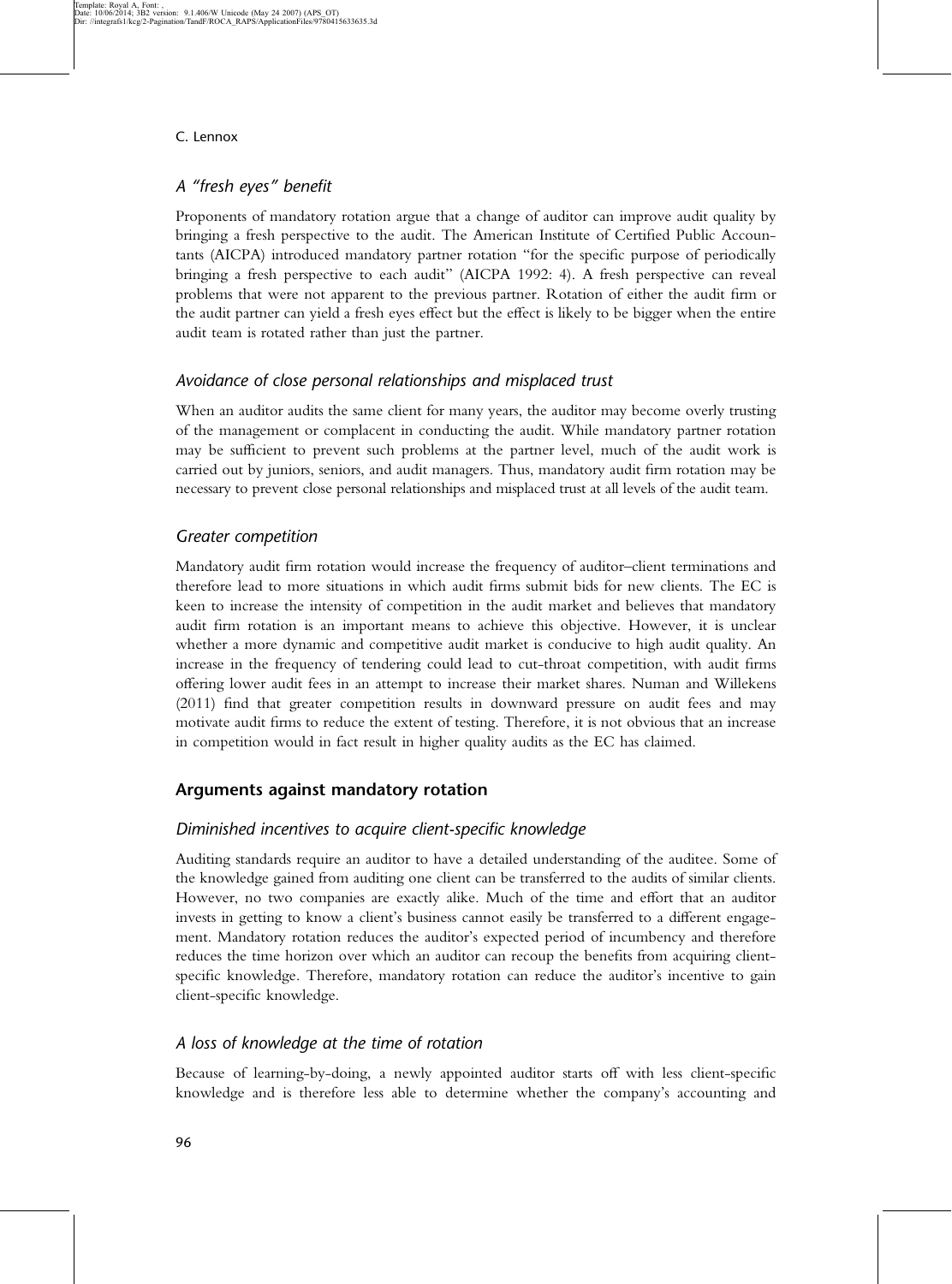reporting choices are proper. In contrast, an auditor who has audited the same company for an extended period is better placed to judge the appropriateness of the company's accounting choices. By instigating a change of auditor, mandatory rotation increases the risk that the new auditor will know less about the client than the former auditor.

# Costly auditor switching

A chief argument against mandatory rotation is that it is costly for companies to change auditor. This is one reason that voluntary auditor changes occur infrequently. Although the EC appears to be in favor of mandatory audit firm rotation, it acknowledges that many companies would find it costly to change auditors on a frequent basis.

## A "lame duck" effect during the final year of tenure prior to mandatory rotation

Mandatory rotation may have perverse effects on audit quality as the scheduled date for rotation approaches. Because mandatory rotation makes the termination date completely predictable, the audit team knows that they will cease to audit the company beyond the final year of tenure. This may mean that the audit team has less incentive to exert effort during the final year. Moreover, mandatory rotation could result in audit firms re-allocating their most knowledgeable and experienced staff as the end of tenure approaches in order to attract or retain other clients where the expected period of incumbency is longer. On the other hand, there may be a beneficial final year effect if the departing auditor works harder during his/her final year of tenure because s/he knows that his/her work will be scrutinized by a new incoming auditor. Therefore, it is unclear ex ante whether audit quality will be lower or higher in the auditor's final year prior to mandatory rotation.

## The evidence

As there are arguments both for and against mandatory rotation, it is an open empirical question as to whether it is in fact desirable. This section reviews the major findings from four areas of the literature:

- audit firm tenure
- audit partner tenure
- mandatory audit firm rotation
- mandatory audit partner rotation.

Of these, the first two categories account for the vast majority of published articles. I shall provide relatively more discussion of studies in categories 3 and 4, as these are more relevant for assessing the potential consequences of mandatory rotation.

# Audit firm tenure

Proponents of mandatory rotation argue that long tenure can erode auditor independence because of economic bonding and/or the development of close personal relationships between the auditor and client. However, the weight of evidence offers little support for these arguments.

Many studies use earnings quality metrics in an attempt to isolate the impact on audit firm tenure on audit quality (e.g., Johnson et al., 2002; Myers et al., 2003; Davis et al., 2009).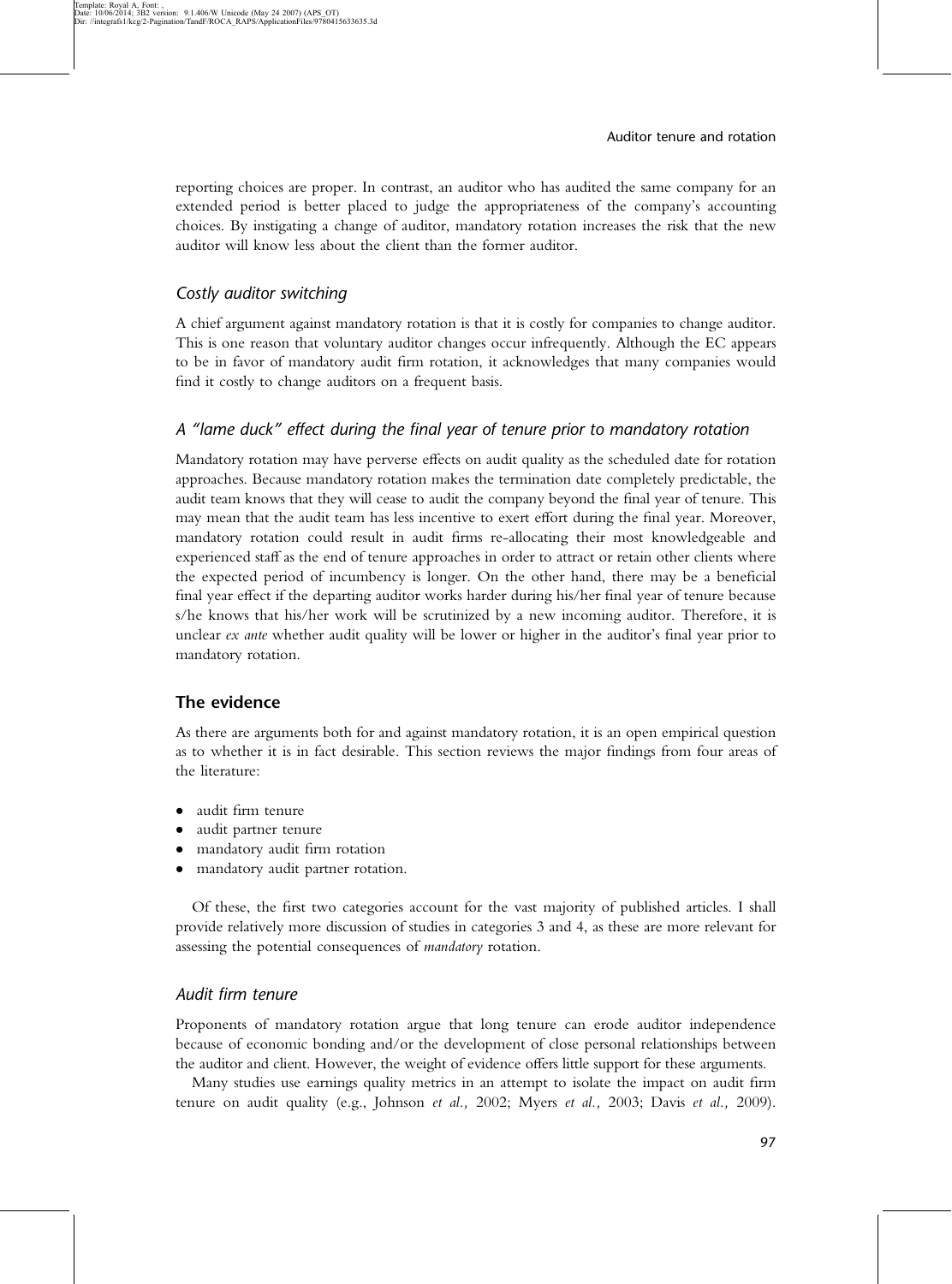Johnson et al. (2002) measure audit quality using absolute discretionary accruals and the mapping of current accruals to future earnings. Using dummy variables for short audit firm tenure  $\ll$  four years) and long audit firm tenure  $\ll$  nine years), they find that short tenure is associated with lower earnings quality relative to medium periods of tenure (between five and eight years), while tenure exceeding nine years is not associated with lower earnings quality. Myers *et al.* (2003) revisit the relation between auditor tenure and earnings quality using the dispersion and sign of absolute abnormal accruals and absolute current accruals. They find that both accruals measures are declining in longer audit firm tenure. Moreover, longer tenure is associated with smaller income-increasing and smaller income-decreasing accruals.

By examining accruals unconditionally, these studies implicitly assume that if discretionary accruals are large (small), earnings management is more (less) prevalent. Davis et al. (2009) remedy this by examining whether discretionary accruals are used to meet or beat the consensus analyst earnings forecast. They find a nonlinear U-shaped relation between audit firm tenure and the use of positive discretionary accruals to meet or beat analysts' forecasts during the pre-SOX period. However, this relation disappears during the post-SOX period.

Another stream of literature uses fraudulent financial reporting and financial restatements to measure audit quality (Carcello and Nagy, 2004; Myers et al., 2005). Carcello and Nagy (2004) examine the relation between audit firm tenure and fraudulent financial reporting, which is identified using SEC Accounting and Auditing Enforcement Releases (AAERs). Comparing AAER firms with a matched sample of non-fraud firms and the population of non-fraud firms, they find that fraudulent reporting is more likely to occur during the first three years of audit firm tenure. They find no significant relationship between fraudulent reporting and audit firm tenure exceeding nine years. Similarly, Myers et al. (2005) find an insignificant relationship between audit firm tenure and restatements of the audited financial statements.

A third stream of literature examines the relationship between audit firm tenure and the market's perception of earnings quality (Mansi *et al.*, 2004; Ghosh and Moon, 2005). Mansi et al. (2004) find a significant negative association between audit firm tenure and the required returns of bondholders, suggesting that bondholders value longer tenure. Using the earnings response coefficient (ERC) as a proxy for shareholders' perceptions of earnings quality, Ghosh and Moon (2005) document a positive relation with audit firm tenure. They also examine the perceptions of credit ratings agencies. They find a stronger link between credit ratings and earnings when audit firm tenure is longer. They also find a stronger association between reported earnings and one-year-ahead analyst earnings forecasts when audit firm tenure is longer, suggesting that analysts perceive earnings as being more informative when tenure is longer.

Overall then, except for Davis et al. (2009), most studies find no evidence of a decline in earnings quality as audit firm tenure increases.

#### Audit partner tenure

Compared with the literature on audit firm tenure, there are relatively few studies on audit partner tenure. This is probably because most countries do not require partners' names to be disclosed and so academic researchers are generally unable to identify when a change of partner occurs. Two studies have been published using data from Australia and Taiwan where partners' names are publicly disclosed.

Carey and Simnett (2006) investigate the association between audit partner tenure and audit quality in Australia. Three measures of audit quality are examined: the auditor's propensity to issue a going-concern opinion to a distressed company; the sign and magnitude of abnormal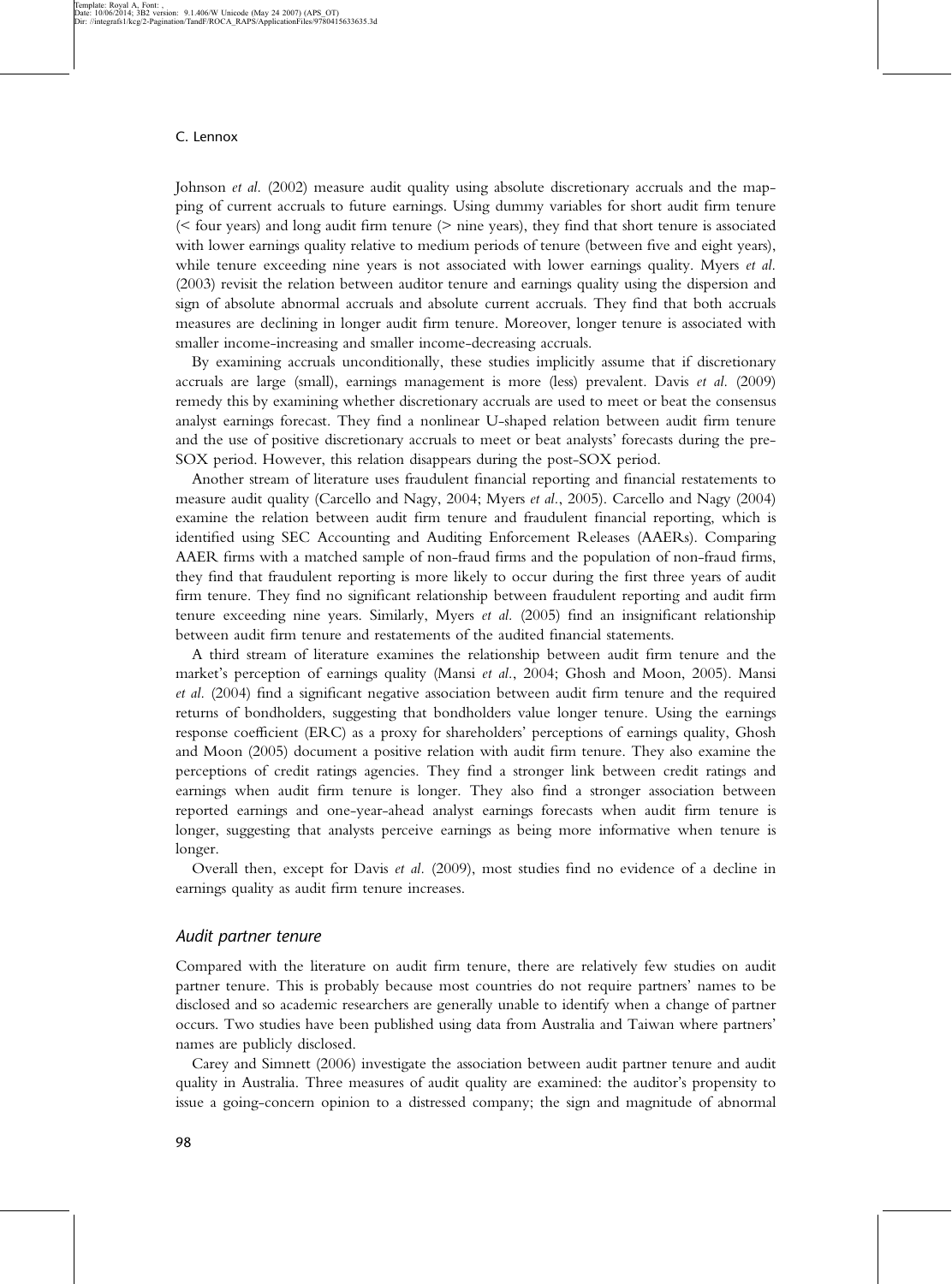working capital accruals; and the incidence of just beating (or missing) various earnings benchmarks. In their long tenure sample (where partner tenure exceeds seven years), Carey and Simnett (2006) find that auditors are less likely to issue going-concern opinions and companies are more likely to just beat earnings benchmarks. They conclude that this is consistent with audit quality deteriorating when partner tenure exceeds seven years. However, they find an insignificant association between audit partner tenure and abnormal working capital accruals.

As noted by Chen et al. (2008), a limitation of the Carey and Simnett (2006) study is that it does not distinguish between audit firm tenure and audit partner tenure. Chen et al. (2008) remedy this by examining both audit firm tenure and audit partner tenure using a sample of companies from Taiwan. They find that the absolute and positive values of discretionary accruals decrease significantly with audit partner tenure. After controlling for partner tenure, they also find that absolute discretionary accruals decrease significantly with audit firm tenure. This suggests an incrementally positive association between audit firm tenure and earnings quality, above and beyond the positive association between audit partner tenure and earnings quality.

# Limitations of the literature on auditor–client tenure

This section discusses three limitations of the literature on audit firm tenure and audit partner tenure.

First, it is very difficult to determine the direction of causality between earnings quality and tenure. The causality issue arises because audit firm tenure is determined by voluntary rotation decisions rather than by a mandatory rotation rule. For example, the literature has generally found that short audit firm tenure is associated with low earnings quality. The problem is how to interpret this relation. One possibility is that short audit firm tenure causes low earnings quality (e.g., due to the new auditor having less or little client-specific knowledge). An alternative possibility is that the auditor–client relationship is more likely to be terminated when earnings quality is relatively low. The second explanation cannot be easily refuted. For example, companies are more likely to voluntarily change audit firms when they manage earnings and when they are shopping for clean audit opinions (DeFond and Subramanyam, 1998; Lennox, 2000). These companies with low quality reporting tend to have short audit firm tenure because they have a higher propensity to dismiss their auditors. There is also an endogeneity problem arising from auditors' resignation decisions because audit firms are more prone to resign from clients that have poor quality financial reporting (Johnstone and Bedard, 2004).

Second, most studies use abnormal accruals metrics but it is questionable whether abnormal accruals are even suitable for measuring earnings quality, never mind audit quality. Abnormal accruals may reflect opportunistic earnings management or they may instead capture fundamental performance due to poorly specified models of normal accruals (Dechow *et al.*, 2010). Even if abnormal accruals are suitable for measuring earnings quality, it is doubtful whether they reliably capture audit quality, because earnings quality is a function of both the manager's reporting choices *and* the quality of the audit. Earnings quality can be high even when audit quality is low as long as the manager prepares a high quality report. Further, there can be an inverse relationship between the quality of the manager's financial reporting and the effort exerted by an auditor due to the strategic nature of the interaction between the manager and auditor (Melumad and Thoman, 1990). If an auditor suspects that the manager cannot be trusted to prepare high quality reports, then the auditor has an incentive to work harder and undertake more testing. Conversely, if the manager can be trusted to report fairly, there is less need for abnormally high audit effort.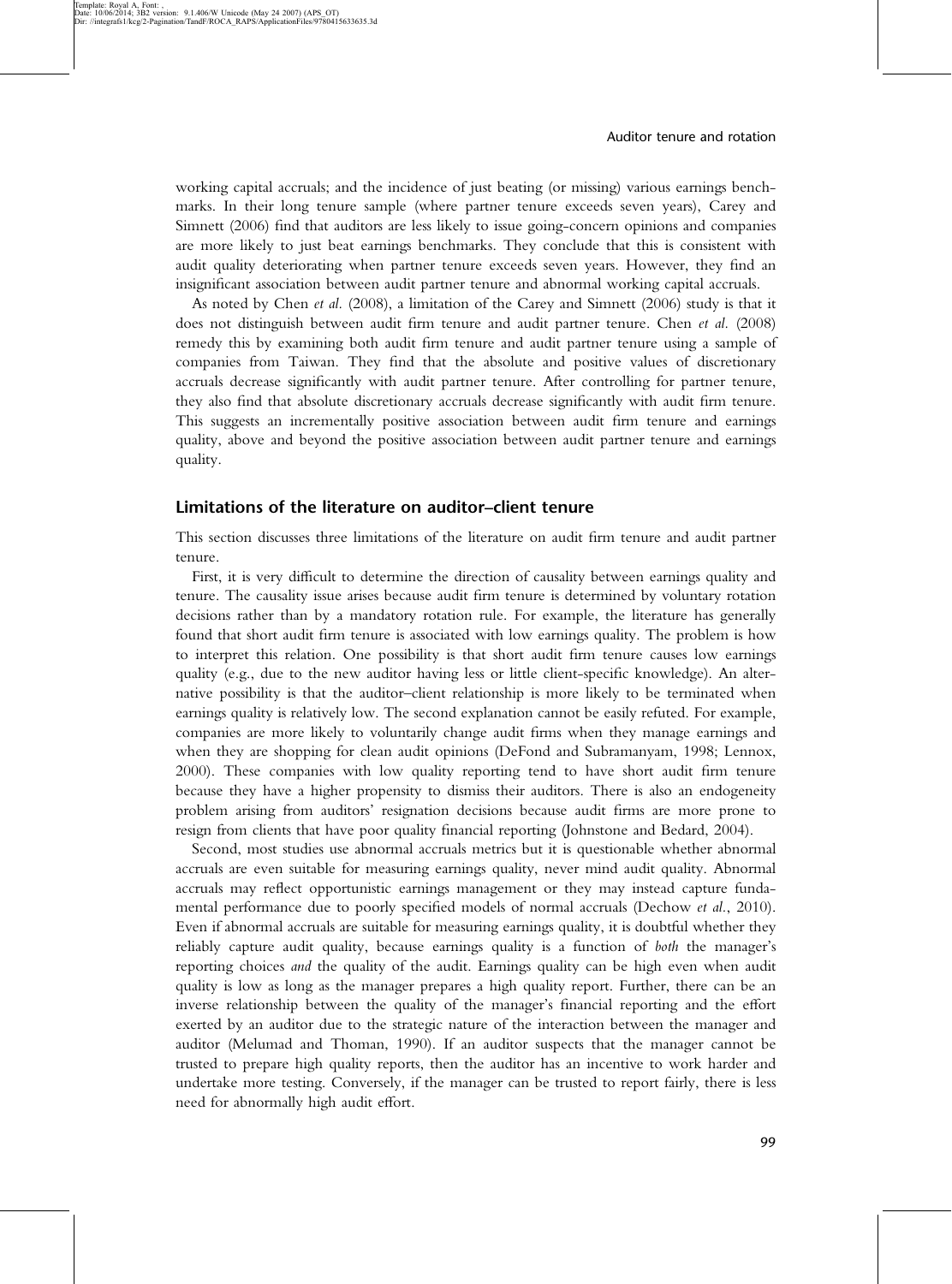Third, most studies on audit firm tenure have been conducted in the US. While this setting has the advantage that the SEC is considering introducing mandatory audit firm rotation, an important limitation is that it is impossible to control for the tenure of audit partners because the names of individual partners are not disclosed. This means that researchers are unable to assess whether mandatory audit partner rotation alone is sufficient or needs to be supplemented with mandatory audit firm rotation. This is an important question because many countries with mandatory partner rotation are considering whether to also introduce mandatory audit firm rotation. Except for Chen et al. (2008), I am unaware of any study that examines both audit firm tenure and audit partner tenure jointly.

## Mandatory audit firm rotation

As discussed in the previous section, Limitations of the literature on audit–client tenure, identifying causality is a major issue for the literature on auditor tenure. Moreover, the potential consequences of mandatory rotation are difficult to replicate in a voluntary setting. For example, the introduction of mandatory rotation might reduce an auditor's incentives to acquire clientspecific knowledge. Mandatory rotation may also result in a "lame duck" situation whereby the departing auditor has little incentive to provide a high quality audit during his final year of tenure.  $\frac{1}{\sqrt{2}}$  refore, it is useful to consider the emerging evidence on mandatory audit firm rotation.

Ruiz-Barbadillo et al. (2009) examine the case of Spain, which introduced mandatory audit firm rotation in 1988 before dropping the policy in 1995. They measure audit quality by examining the issuance of going-concern opinions to financially distressed companies. Their sample period covers a period of mandatory audit firm rotation (1991–4) and a subsequent period in which audit firm rotation period is no longer required (1995–2000). Comparing the frequency of going-concern opinions in these two periods, Ruiz-Barbadillo et al. (2009) find no evidence that the abandonment of mandatory rotation affected audit reporting.

Kwon et al. (2011) examine the case of South Korea, where mandatory audit firm rotation became effective for listed entities in 2006 before the policy was abandoned in 2009. They use a remarkable dataset on audit hours and audit fees for 12,463 firm-year observations over the period 2000 to 2007. They find a significant increase in audit hours and audit fees during the first year of tenure following the introduction of mandatory rotation. However, their models of audit fees and audit hours apparently do not control for year fixed effects. Thus, it is unclear whether their findings are driven by mandatory rotation or because audit hours and fees are higher in 2006–7 than in 2001–5. Kwon *et al.* (2011) also examine various measures of audit quality and obtain mixed findings. Consistent with a negative impact on audit quality, they find larger income-increasing accruals during the initial year of tenure following mandatory rotation. However, they find insignificant results when alternative metrics for audit quality are employed. In particular, there is no change in the issuance of going-concern opinions to financially distressed companies and there is no change in the likelihood of just meeting or beating the zero earnings benchmark.

Cameran et al. (201 $\bigotimes$  amine the case of Italy, which introduced mandatory audit firm rotation in 1975. Like Kwon *et al.* (2011), they use a proprietary database of audit hours and audit fees. Because Italy has a much longer history of mandatory rotation than South Korea, Cameran et al. (20 $\sqrt{2}$  focus on a period during which mandatory rotation is already in effect  $(i.e., 2006-9)$  rather than a before-versus-after analysis. A nice feature of the Cameran *et al.* (20) $\sqrt{\frac{Q}{Q}}$  esearch design is that they are able to control for year fixed effects because the mandatory rotation events in their sample occur at different points in time. Similar to Kwon et al. (2011),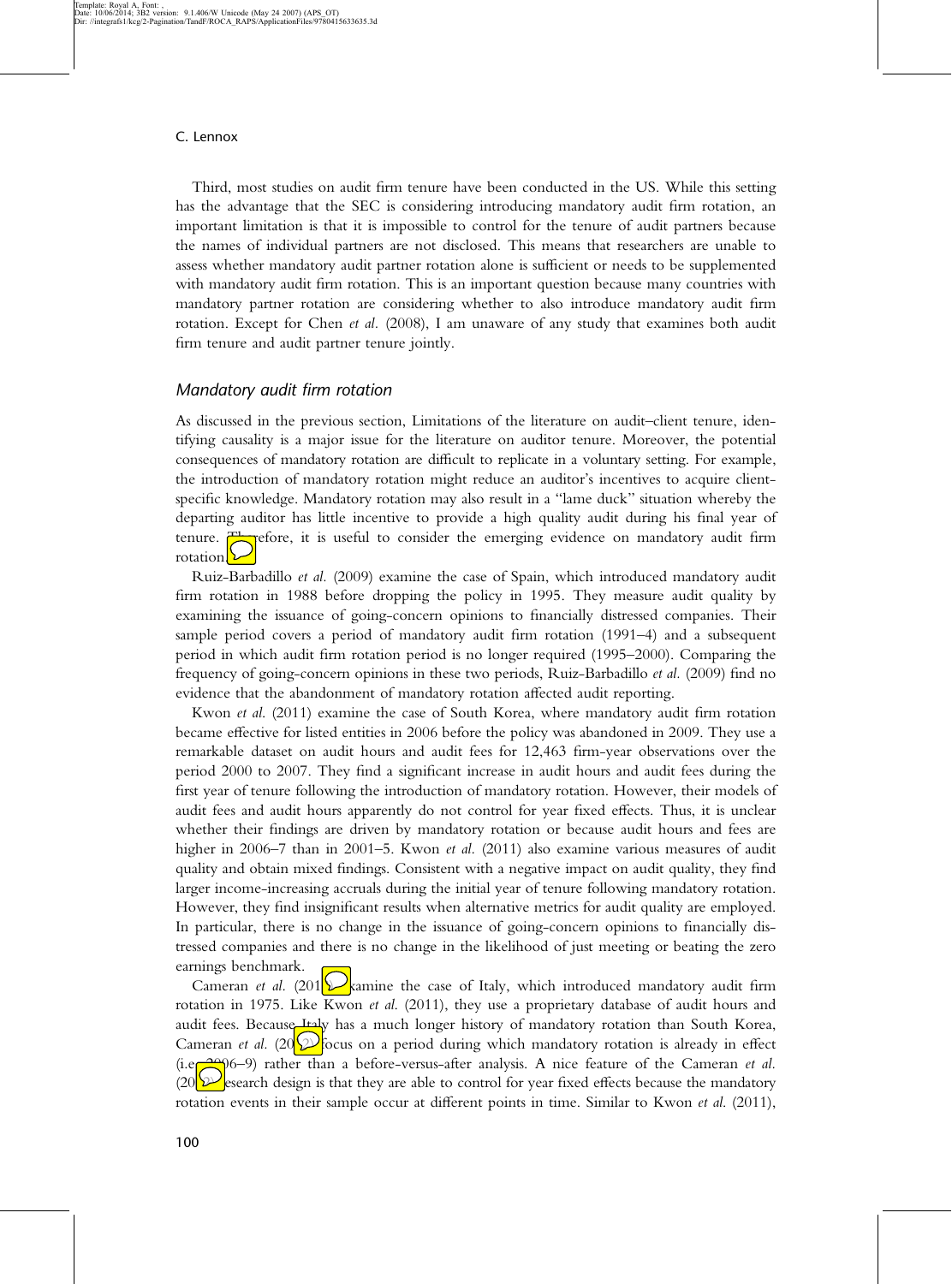Cameran  $\sum$ . (2012) find that audit hours are significantly higher during the first year of tenure. Differing from Kwon et al. (2011), Cameran et al  $\mathbb{Q}$ 12) find that audit fees are not higher during the first year of tenure. They also examine earnings quality using abnormal working capital accruals. They find some evidence of lower earnings quality during the first three years following rotation relative to later years of the audit firm's tenure.

In a unique cross-country study, Harris and Whisenant (2012) examine the experiences of Brazil, South Korea, and Italy. They first investigate whether earnings quality improves following the adoption of mandatory audit firm rotation rules. Because Italy has had the rules in place for several decades, this first analysis is conducted on just Brazil and South Korea.<sup>2</sup> After pooling the companies from Brazil and South Korea into a single sample, Harris and Whisenant (2012) find an improvement in earnings quality following the introduction of mandatory rotation. Their second analysis investigates whether audit quality is different in the years before and after a mandatory change of audit firm compared with the other years of audit firm tenure. They find lower earnings quality in the years before and after mandatory rotation, compared with other years of the tenure period. They conclude that the introduction of audit firm rotation rules improved earnings quality due to an improvement in auditor independence, whereas mandatory audit firm changes caused lower earnings quality due to a loss of knowledge effect.

#### Mandatory audit partner rotation

Two studies examine the consequences of mandatory partner rotation. Chi et al. (2009) capitalize on the fact that in Taiwan, audit partners are identified in audit reports, and in 2004 the two leading Taiwanese stock exchanges effectively mandated audit partner rotation. Chi et al. (2009) find that abnormal accruals during the replacement partner's first year following a mandatory partner change are not significantly different from abnormal accruals in a no rotation sample. Moreover, the ERC during the incoming partner's first year is not significantly different from the ERC in the no rotation sample. Chi et al. (2009) also compare the first year following mandatory rotation with the first year following voluntary rotation. They find that the ERC is significantly larger in the mandatory rotation sample than in the voluntary rotation sample. However, abnormal accruals are not significantly different in the first year following mandatory rotation compared with the first year following voluntary rotation.

Overall, then, most of the results in the Chi et al. (2009) study are statistically insignificant. In their discussion of that article, Bamber and Bamber (2009) point out that it is difficult to interpret a "no-results" study. On the one hand, it could be that the study's tests lack power because the abnormal accruals and ERC measures are noisy proxies for audit quality. On the other hand, it could be that mandatory partner rotation has only a small impact on audit quality relative to the impact of mandatory audit firm rotation. Thus, any effect of mandatory partner rotation may be too small to be discerned using traditional measures of audit quality.

Lennox et al. (201 $\blacktriangleright$  didress the audit quality measurement issue using a proprietary database of audit adjustments obtained from the Ministry of Finance in China. They argue that mandatory partner rotation can improve audit quality in both the departing partner's final year of tenure and in the first year of the incoming partner's year of tenure. Audit quality is improved during the partner's final year of tenure because the departing partner has a strong incentive to detect and correct any accounting misstatements before the engagement is handed over to the new partner. In addition, audit quality is improved during the first year under the new partner because the incoming partner brings a fresh approach to the audit and is therefore more likely to find financial reporting problems that were missed by the departing partner. Consistent with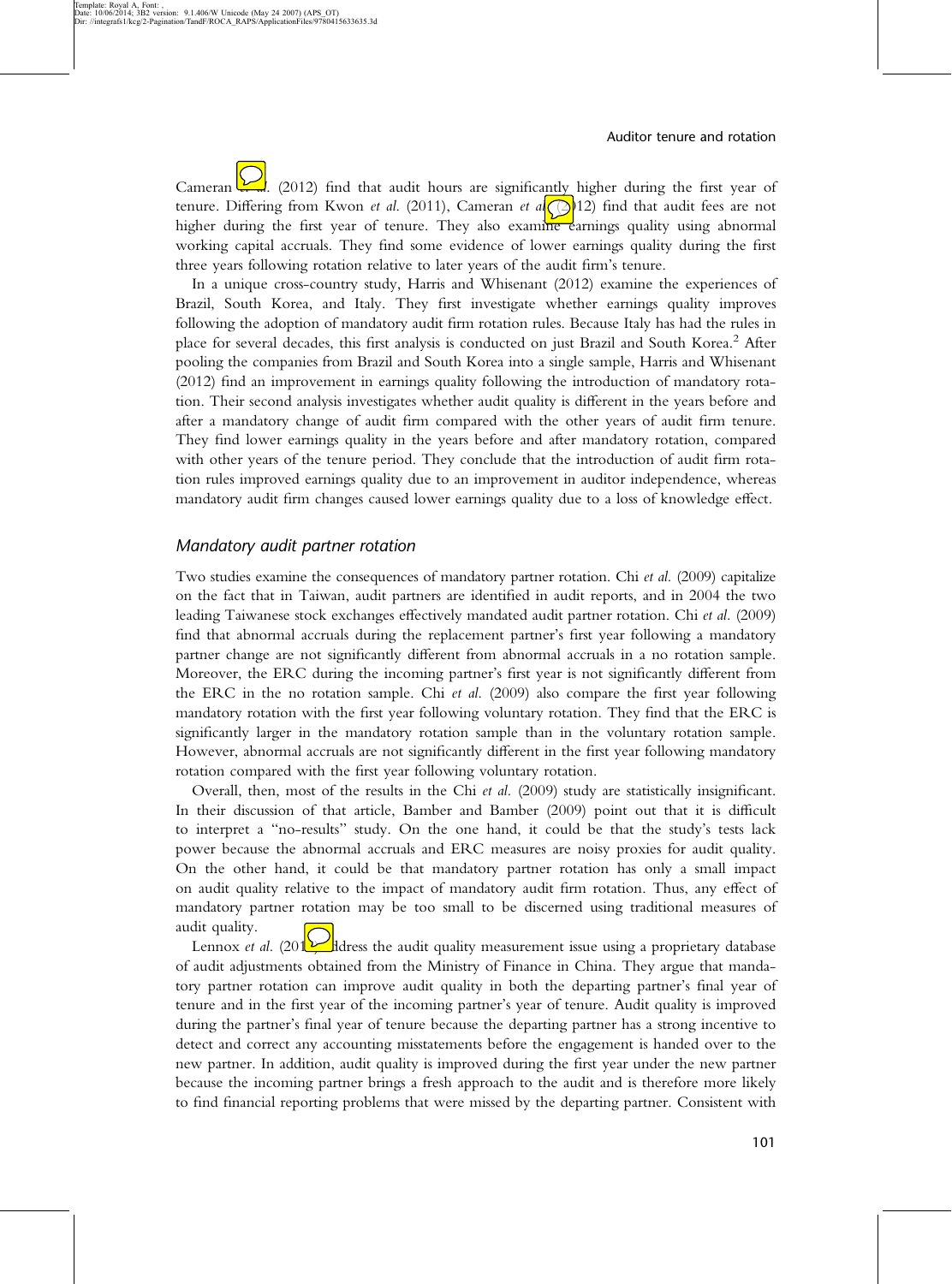these arguments, Lennox et al. (201 $\bigcup$ d a higher frequency of audit adjustments during the departing partner's final year of tenure prior to mandatory partner rotation and during the incoming partner's first year of tenure following mandatory partner rotation.

#### Limitations of the literature on mandatory rotation

Mandatory rotation settings have the advantage that audit firm changes and audit partner changes are determined exogenously by the regulatory requirements. This is important because it helps to identify the causal effects of rotation. As noted previously, it is difficult to identify causality under voluntary rotation settings. That said, the mandatory rotation literature also has its limitations.

One limitation that is specific to the literature on mandatory audit firm rotation is that the experiences of Italy, South Korea, and Spain may not generalize to the rest of the world due to the unique institutional features of these countries. For example, Italy imposes a policy of mandatory audit firm retention in addition to its policy of mandatory audit firm rotation. The way this works is that an audit firm in Italy receives a three-year contract which can be renewed a maximum of three times. The audit firm then has to be rotated off the engagement at the end of the third contract, i.e., the ninth year of tenure. Similarly, South Korea introduced a threeyear audit firm retention requirement in its External Audit Act of 1996. These special arrangements are quite different from most countries where regulatory agencies are considering whether to introduce mandatory audit firm rotation without the dual requirement of mandatory audit firm retention.

Spain is another unique setting because although mandatory rotation was introduced in 1988 the policy was never actually enforced. The tenure clock of each auditor–client relationship was reset at zero in 1988, meaning that the first round of mandatory rotation events was scheduled for nine years later, in 1997. However, Spain dropped its mandatory rotation requirement in 1995, two years short of when the first rotation events were scheduled to occur. This means that some of the potential consequences of mandatory rotation were never experienced in Spain. For example, there was no loss of client-specific knowledge around the time of rotation because no mandatory rotation events ever occurred. This needs to be considered in light of Ruiz-Barbadillo et al.'s (2009) conclusion that audit quality did not change after Spain's mandatory audit firm rotation policy was dropped.

Another limitation is that the commonly used proxies for audit  $\Box$  ty may lack construct validity. Except for Ruiz-Barbadillo *et al.* (2009) and Lennox *et al.* (2012), all of the mandatory rotation studies rely on earnings quality proxies. The Lennox et al. (20<sup>1</sup> $\bigcirc$  udy is a novel attempt to measure audit quality more directly using proprietary data on the incidence of audit adjustments to reported earnings. Since 2006, the Ministry of Finance in China has required audit firms to report to it the pre-audit annual earnings of all of their publicly traded audit clients. Using this data, Lennox et al. ( $\Omega$ ) identify an audit adjustment as occurring when pre-audit profits are different from post-audit profits. They point out that an audit adjustment occurs when two conditions are met: (1) the client's pre-audit profits are misstated; and (2) the auditor detects the misstatement and requires the client to correct the misstatement through an adjusting entry. The key to their identification strategy is that mandatory rotation can affect condition (2) (i.e., rotation can affect audit quality) but there is no reason to believe that mandatory rotation would directly affect condition (1). In other words, *holding audit quality constant*, mandatory rotation is unlikely to affect the quality of the client's pre-audit financial statements. Accordingly, any association between mandatory rotation and audit adjustments is through condition (2) (audit quality).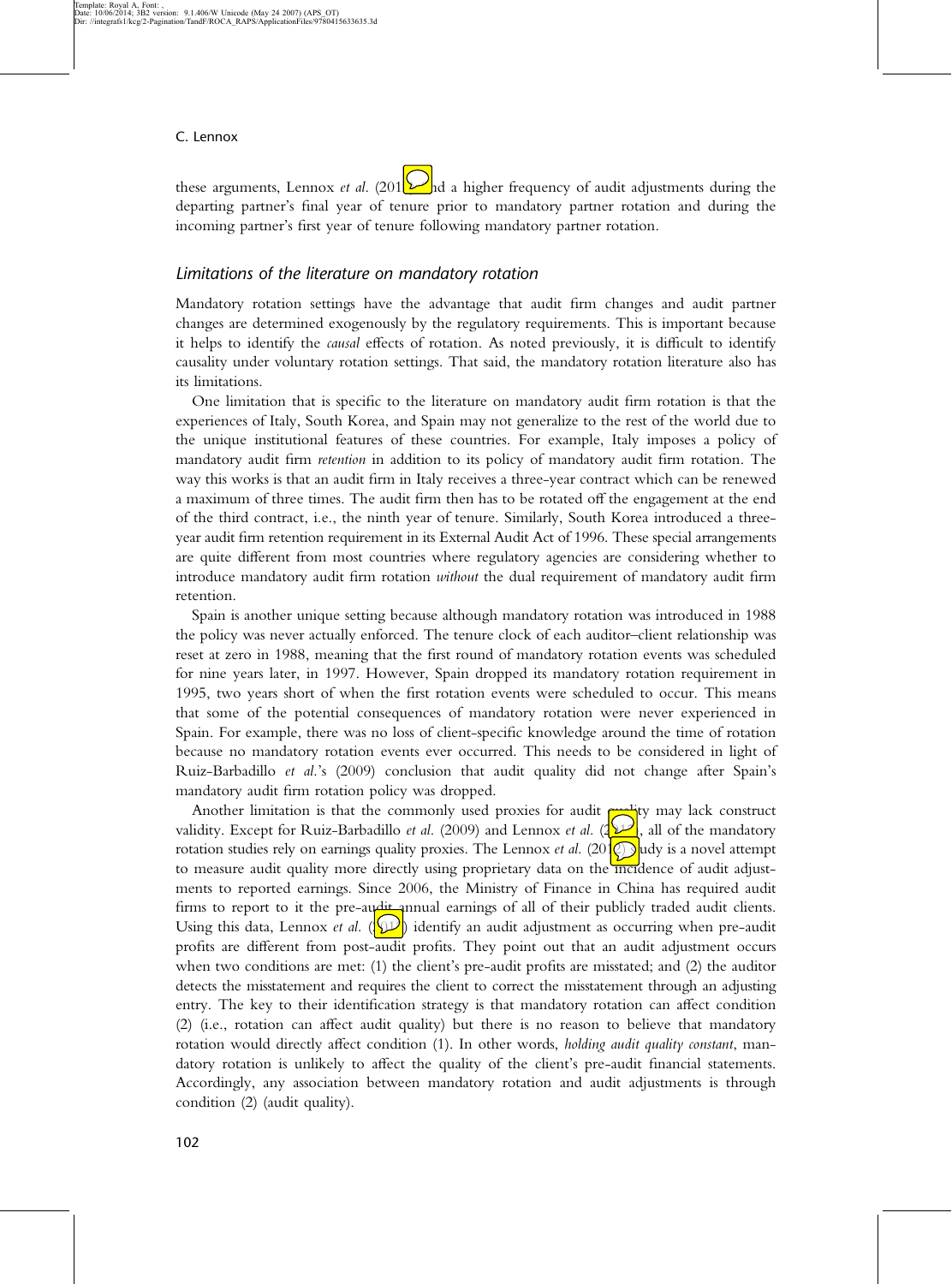A final limitation that is specific to the literature on mandatory audit partner rotation is that most regulatory agencies are interested in the consequences of audit firm rotation rather than partner rotation. Bamber and Bamber (2009) point out that the consequences of partner rotation may not transfer to the audit firm rotation setting because partner rotation and audit firm rotation involve different cost and benefits. For example, audit firm rotation generally involves a change of all the staff assigned to an audit. In contrast, when a partner is rotated but the client's audit firm remains the same, other members of the audit team may not be rotated. Further, when partners are rotated but the audit firm remains unchanged, the incoming partner retains access to the audit firm's internal working papers.

# Unresolved issues and challenges

There are at least two major issues that remain unresolved. First, we still do not have a clear idea as to whether mandatory audit firm rotation would make audit quality better or worse. Many studies have examined the length of audit firm tenure, but they have done so in regimes where audit firm changes are voluntary rather than mandatory. This makes it difficult to interpret the direction of causality. Is it the case that shorter audit firm tenure causes lower audit quality? Or do the factors associated with low financial reporting quality (e.g., poor management integrity) cause audit firm tenure to be relatively short? The causality issue is further complicated by the fact that most studies use measures of *earnings* quality to evaluate *audit* quality. Second, we have little idea whether mandatory audit partner rotation is an effective substitute for mandatory audit firm rotation. This is the key policy question in many western countries where partners are already subject to mandatory rotation. What policy makers need to know is whether audit firms also should be periodically changed.

Clearly these are major challenges for researchers to tackle. To address the causality issue, a researcher would ideally examine mandatory rotation events rather than voluntary rotation events. The problem, however, is that relatively few countries have experimented with mandatory audit firm rotation and the countries that have experimented with this policy tend to have few publicly traded companies for analysis.<sup>3</sup> Another limitation is that some of the countries that rely on mandatory audit firm rotation have other regulatory requirements that impinge on auditor selection. For example, Italy and South Korea have rules on mandatory audit firm retention as well as mandatory rotation.

A second challenge is that – when a country introduces mandatory audit firm rotation – the new rule tends to be introduced for all publicly traded companies at the same point in time. For example, Italy introduced mandatory audit firm rotation for all of its listed entities in 1975; likewise the rule in South Korea became effective for all of its listed entities in 2006. In such settings, researchers lack an effective control sample to assess what would have happened to companies in the absence of the rule change. For example, there is no control sample of Italian companies that were not affected by the rule change in 1975. Therefore, it is difficult to determine whether audit quality is affected by the introduction of mandatory rotation or by other factors that changed around the same time. These other factors can be controlled for if the researcher has a control group of companies that are not subject to the new rule.

A third challenge is that most countries do not require public disclosure of audit partners' names. Accordingly, it is difficult for researchers to examine whether audit firm rotation has incremental consequences above and beyond the consequences of mandatory audit partner rotation.

In the Conclusion, I discuss two ways in which policy makers and academic researchers can work together to overcome these major challenges.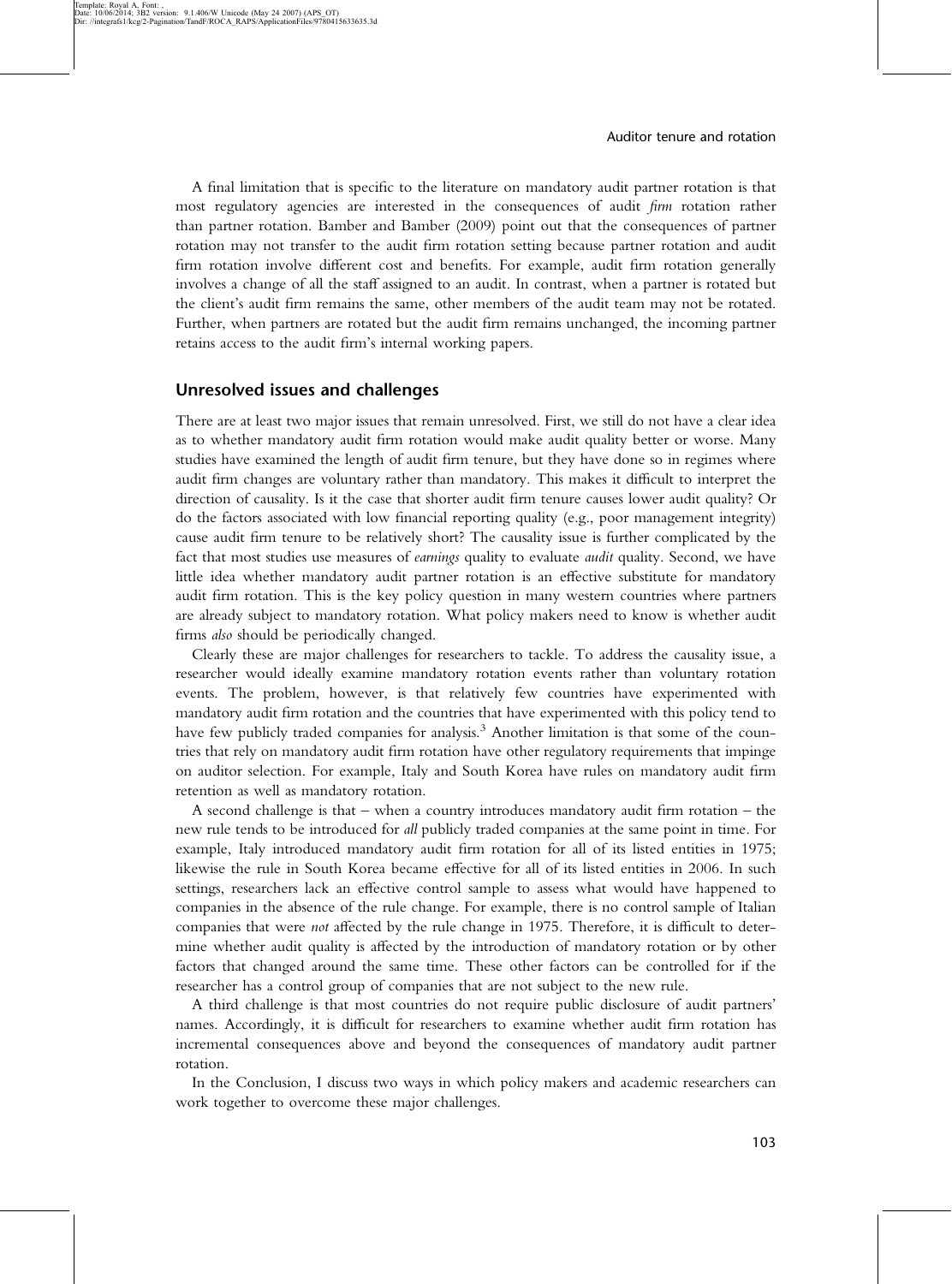## Conclusion: A way forward

Academic research has been unable to provide clear answers about the consequences of mandatory audit firm rotation, but the absence of clear answers is not the fault of academics. Rather, there are major external challenges that prevent us from doing research that would be truly informative for policy makers. I have two suggestions to help resolve this impasse.

# 1. If mandatory audit firm rotation is to be introduced then do so on a partial basis

Given the PCAOB's recent comments and the EC Green Paper, there is a distinct possibility that some form of mandatory audit firm rotation will be introduced in the US and/or Europe. If it is introduced, then policy makers will presumably want to assess the consequences. My concern is that if a new rule is introduced for all publicly traded entities, it will be difficult to assess the impact because researchers and policy makers will lack a control sample of companies that are not affected by the new rule. From an experimental design perspective, the best way to assess the impact of a new policy is to introduce it for some companies but not for others. There is a clear precedent for this in Section 404 of SOX, which requires auditor attestation of internal control reports for accelerated filers but not for non-accelerated filers. This quasi-natural experiment has allowed academic researchers to provide compelling evidence on the causal impact of S404 (e.g., see Doogar et al., 2010; Iliev, 2010; Kinney and Shepardson, 2011). I am not trying to claim that SOX made a distinction between accelerated and non-accelerated filers in order to facilitate academic research. Rather my point is that academics have been able to provide fairly compelling evidence because the rule was applied to some but not all companies. Policy makers were then able to draw upon this evidence when they decided that internal control audits should not be extended to non-accelerated filers. If mandatory audit firm rotation is to be introduced, I would argue that the same prudent approach can be used. That is, regulators can consider initially introducing mandatory rotation to a subset of publicly traded companies rather than all publicly traded companies. This would allow for a careful assessment of the consequences before regulators decide whether the policy should be extended to all publicly traded entities or the policy should be abandoned.

## 2. Disclose partners' names

The United Kingdom has recently required audit partners' names to be disclosed in audit reports. The PCAOB is considering introducing the same requirement in the US. I see little downside from requiring audit partners' names to be disclosed. A potential upside is that researchers would then be able to control for audit partner rotation when assessing whether mandatory audit firm rotation has an incremental effect on audit quality. This would be useful from the perspective of policy making.

#### Notes

1 Except for Ruiz-Barbadillo et al. (2009), all of the studies discussed in this section were unpublished working papers at the time of writing this article.

2 Their treatment of South Korea is different from that of Kwon et al. (2011) because Harris and Whisenant (2012) use the year in which the mandatory rules were first *enacted* (i.e., 2003) whereas Kwon et al. (2011) use the year in which the rules first became effective (i.e., 2006).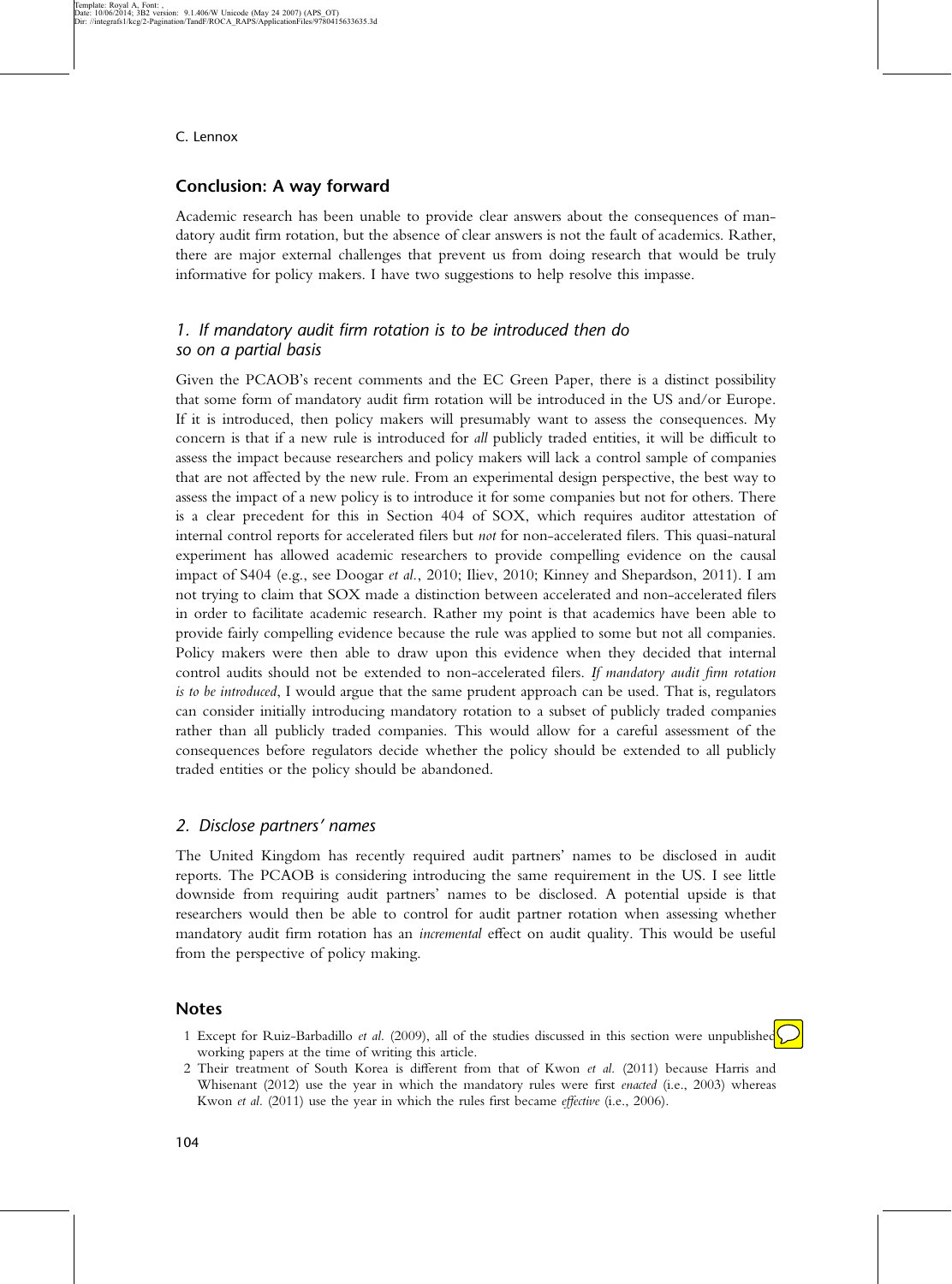mplate: Royal A, Font: ,<br>ate: 10/06/2014; 3B2 vers Date: 10/06/2014; 3B2 version: 9.1.406/W Unicode (May 24 2007) (APS\_OT) Dir: //integrafs1/kcg/2-Pagination/TandF/ROCA\_RAPS/ApplicationFiles/9780415633635.3d

> 3 Several countries impose audit firm rotation for special types of entity, e.g., banks. However, the problem remains that few reporting entities are affected by these rules. For example, Singapore has imposed mandatory audit firm rotation on its six local banks, which is too few for a meaningful statistical analysis.

# References

- American Institute of Certified Public Accountants (AICPA). (1992) Statement of Position Regarding Mandatory Rotation of Audit Firms of Publicly Held Companies. New York: AICPA (SEC Practice Section).
- Bamber, E. M. and Bamber, L. S. (2009) "Mandatory Audit Partner Rotation, Audit Quality, and Market Perception: Evidence from Taiwan", Contemporary Accounting Research 26(2): 393-402.
- Cameran, M., Merlotti, E., and Di Vincenzo, D. (2005) "The Audit Firm Rotation Rule: A Review of the Literature", research paper. Milan: SDA Bocconi.
- Cameran, M., Francis, J. R., Marra, A., and Pettinicchio A. (2012) "Mandatory Auditor Rotation: Evidence from the Italian Experience", Auditing: A Journal of Practice & Theory (forthcoming).
- Carcello, J. V. and Nagy, A. L. (2004) "Audit Firm Tenure and Fraudulent Financial Reporting", Auditing: A Journal of Practice & Theory 23(2): 55-69.
- Carey, P. and Simnett, R. (2006) "Audit Partner Tenure and Audit Quality", Accounting Review 81(3): 653–76.
- Chen, C. Y., Lin, C. J., and Lin, Y. C. (2008) "Audit Partner Tenure, Audit Firm Tenure, and Discretionary Accruals: Does Long Auditor Tenure Impair Earnings Quality?", Contemporary Accounting Research 25(2): 415–45.
- Chi, W., Huang, H., Liao, Y., and H. Xie (2009) "Mandatory Audit Partner Rotation, Audit Quality, and Market Perception: Evidence from Taiwan", Contemporary Accounting Research 26(2): 359-91.
- Davis, L. R., Soo, B. S., and Trompeter, G. M. (2009) "Auditor Tenure and the Ability to Meet or Beat Earnings Forecasts", Contemporary Accounting Research 26(2): 517-48.
- Dechow, P., Ge, W., and Schrand, C. (2010) "Understanding Earnings Quality: A Review of the Proxies, their Determinants and their Consequences", Journal of Accounting and Economics 50(2–3): 344–401.
- DeFond, M. L. and Subramanyam, K. R. (1998) "Auditor Changes and Discretionary Accruals", Journal of Accounting and Economics 25(1): 35–67.
- Doogar, R., Sivadasan, P., and Soloman, I. (2010) "The Regulation of Public Company Auditing: Evidence from the Transition to AS5", Journal of Accounting Research 48(4): 795–814.
- European Commission (EC) (2010) Green Paper. Audit policy: Lessons from the Crisis, Commission Staff working paper, COM(2010) 561 final (October 13, 2010). Brussels: EC.
- Ewelt-Knauer, C., Gold, A., and Pott, C. (2012) What do we Know about Mandatory Audit Firm Rotation?, research report. Edinburgh: Institute of Chartered Accountants of Scotland (ICAS).
- General Accounting Office (GAO) (2003) Public Accounting Firms: Required Study on the Potential Effects of Mandatory Audit Firm Rotation. Washington, DC: United States General Accounting Office.
- Ghosh, A. and Moon, D. (2005) "Auditor Tenure and Perceptions of Audit Quality", Accounting Review 80(2): 585–612.
- Harris, K. and Whisenant, S. (2012) "Mandatory Audit Rotation: An International Investigation", working paper. Houston, TX: Bauer College of Business, University of Houston.
- Iliev, P. (2010) "The Effect of SOX Section 404: Costs, Earnings Quality, and Stock Prices", Journal of Finance 65(3): 1163–96.
- Johnson, E., Khurana, I. K., and Reynolds, J. K. (2002) "Audit-Firm Tenure and the Quality of Financial Reports", Contemporary Accounting Research 19(4): 637–60.
- Johnstone, K. M. and Bedard, J. C. (2004) "Audit Firm Portfolio Management Decisions", Journal of Accounting Research 42: 659–90.
- Kinney, W. R. and Shepardson, M. L. (2011) "Do Control Effectiveness Disclosures Require SOX 404(b) Internal Control Audits? A Natural Experiment with Small U.S. Public Companies", Journal of Accounting Research 49(2): 413–48.
- Kwon, S. Y., Lim, Y., and Simnett, R. (2011) "Mandatory Audit Firm Rotation and Audit Quality: Evidence from the Korean Audit Market", working paper. Kensington, NSW: University of New South Wales.
- Lennox, C., (2000) "Do Companies Successfully Engage in Opinion-shopping? The UK Experience", Journal of Accounting and Economics 29(3): 321–37.

105